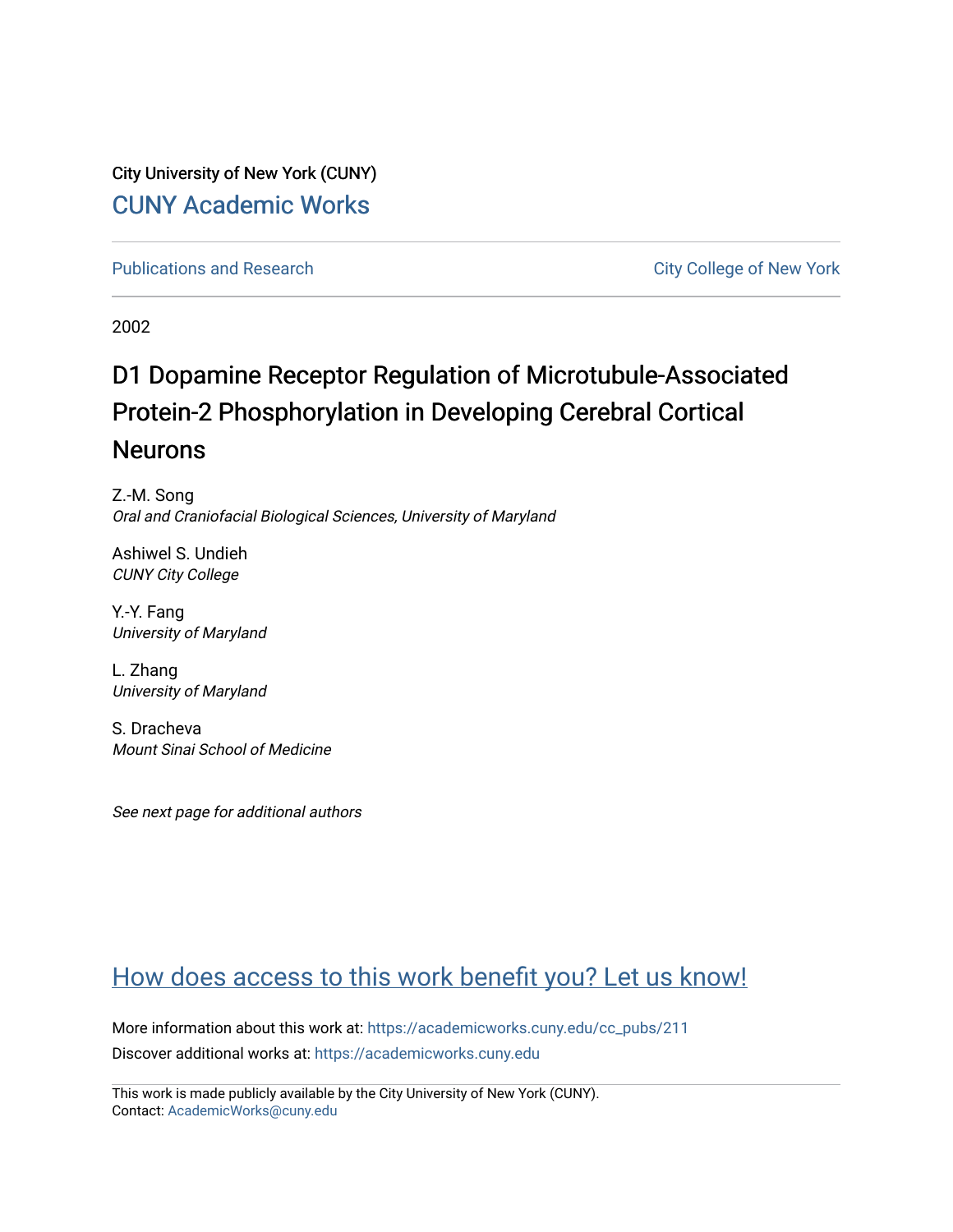### Authors

Z.-M. Song, Ashiwel S. Undieh, Y.-Y. Fang, L. Zhang, S. Dracheva, S.C. Sealfon, and M.S. Lidow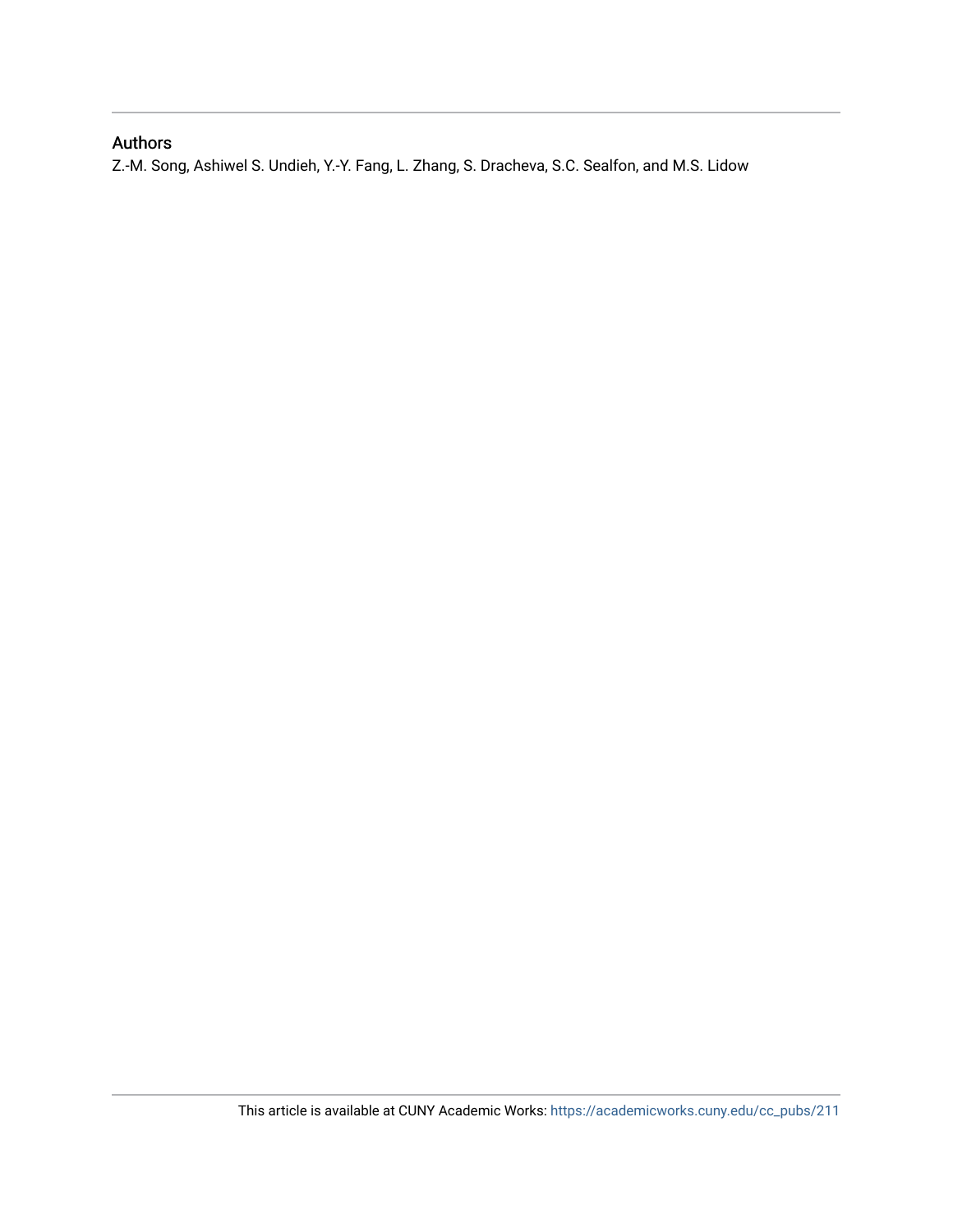## **D1 Dopamine Receptor Regulation of Microtubule-Associated Protein-2 Phosphorylation in Developing Cerebral Cortical Neurons**

#### **Z.-M. Song,**<sup>1</sup> **A. S. Undie,**<sup>2</sup> **P. O. Koh,**<sup>1</sup> **Y.-Y. Fang,**<sup>3</sup> **L. Zhang,**<sup>1</sup> **S. Dracheva,**<sup>4</sup> **S. C. Sealfon,**<sup>4</sup> **and M. S. Lidow**<sup>1</sup>

*Departments of* <sup>1</sup>*Oral and Craniofacial Biological Sciences,* <sup>2</sup>*Pharmaceutical Sciences, and* <sup>3</sup>*Neurology, University of Maryland, Baltimore, Maryland 21201, and* <sup>4</sup>*Department of Neurology and Dr. Arthur M. Fishberg Research Center for Neurobiology, Mount Sinai School of Medicine, New York, New York 10029*

This study addresses the hypothesis that the previously described capacity of D1 dopamine receptors (D1Rs) to regulate dendritic growth in developing cortical neurons may involve alterations in the phosphorylation state of microtubuleassociated protein-2 (MAP2). The changes in phosphorylation of this protein are known to affect its ability to stabilize the dendritic cytoskeleton. The study involved two systems: primary cultures of mouse cortical neurons grown in the presence of the D1R agonists, SKF82958 or A77636, and the cortex of neonatal transgenic mice overexpressing the D1A subtype of D1R. In both models, a decrease in dendritic extension corresponded with an elevation in MAP2 phosphorylation. This phosphorylation occurred on all three amino acid residues examined in this study: serine, threonine, and tyrosine. In cultured cortical neurons, D1R stimulation-induced increase in MAP2 phosphorylation was blocked by the protein kinase A (PKA) inhibitor, H-89, and mimicked by the PKA activator,  $S_p$ cAMPS. This indicates that D1Rs modulate MAP2 phosphory-

Multiple investigations have demonstrated the ability of D1 dopamine receptors (D1Rs) to regulate the extension of dendritic processes in cerebral cortical and other neurons (Lankford et al., 1987; Rodrigues and Dowling, 1990; Reinoso et al., 1996; Schmidt et al., 1996; Jones et al., 2000; Zachor et al., 2000). In a great majority of these studies, D1R activation resulted in reduced dendritic length. The intracellular mechanisms underlying such actions of D1Rs, however, have not been examined.

The signal transduction pathways coupled to D1Rs have been characterized in various cellular systems (for review, see Huff, 1997). In most of these systems, stimulation of D1Rs increases the intracellular levels of cAMP, leading to activation of cAMPdependent protein kinase A (PKA) (Kebabian, 1997). D1Rs may also interact with other intracellular pathways (Undie and Friedman, 1990; Wang et al., 1995) and activate additional protein kinases, such as protein kinase C (PKC) (Rodrigues and Dowling, 1990). Furthermore, D1R-associated signaling pathways may be involved in regulating certain serine–threonine and tyrosine phosphatases (Snyder et al., 1998; Paul et al., 2000). It is likely that D1R exert its regulatory activity by modulating the phoslation through PKA-associated intracellular signaling pathways. We also observed that the elevations in MAP2 phosphorylation in neuronal cultures in the presence of D1R agonists (or  $S_{p}$ cAMPS) were maintained for a prolonged time (up to at least 96 hr). Moreover, MAP2 phosphorylation underwent a substantial increase between 24 and 72 hr of exposure to these drugs. Our findings are consistent with the idea that D1Rs can modulate growth and maintenance of dendrites in developing cortical cells by regulating the phosphorylation of MAP2. In addition, our observations suggest that MAP2 phosphorylation by longterm activation of D1Rs (and PKA) can be divided into two phases: the initial  $\sim$ 24-hr-long phase of a relatively weak elevation in phosphorylation and the delayed phase of a much more robust phosphorylation increase taking place during the next  $\sim$  48 hr.

*Key words: D1 dopamine receptor; cerebral cortex; development; dendrites; MAP2; protein phosphorylation*

phorylation states of specific cellular proteins through these kinases and phosphatases.

Cytoskeletal proteins have long been recognized to play an important role in neuronal growth and maturation (Yamada et al., 1970; Daniels et al., 1975; Keith, 1990; Johnson and Jope, 1992; Shea and Beermann, 1994; Kobayashi and Mundel, 1998). Among these proteins, microtubule-associated protein-2 (MAP2) is a major agent responsible for promoting assembly and preservation of dendritic microtubules (for review, see Maccioni and Cambiazo, 1995; Sanchez et al., 2000), which are the principal cytoskeletal constituents involved in the growth and maintenance of dendrites (Yamada et al., 1970; Daniels, 1975; Keith, 1990; Shea and Beermann, 1994; Kobayashi and Mundel, 1998). This activity of MAP2 is regulated predominantly via phosphorylation at multiple sites by PKA, PKC, and other protein kinases (Goldenring et al., 1985; Kadowaki et al., 1985; Walaas and Nairn, 1989; Hiraga et al., 1993; Krueger et al., 1997) and via dephosphorylation by various serine–threonine and tyrosine phosphatases (Yamamoto et al., 1988; Hiraga et al., 1993; Gong et al., 2000). Changes in the phosphorylation state of MAP2 have been shown to affect the stability of the dendritic microtubular cytoskeleton (Wiche et al., 1991; Maccioni and Cambiazo, 1995; Sanchez et al., 2000) and, consequently, the number, length, and branching of dendrites (Diez-Guerra and Avila, 1993, 1995; Audesirk et al., 1997).

We hypothesize that at least one of the mechanisms responsible for the D1R-associated control of dendritic length in cortical

Received Dec. 11, 2001; revised Feb. 25, 2002; accepted March 28, 2002.

This study was supported by National Institutes of Health Grants MH44866 and DA08057 (M.S.L.) and a National Alliance for Research on Schizophrenia and Depression Young Investigator Award (Z.-M.S.).

Correspondence should be addressed to Dr. Michael S. Lidow, Department of Oral and Craniofacial Biological Sciences, University of Maryland, Baltimore, 5-A-12, HHH, Baltimore, MD 21201. E-mail: mlidow@umaryland.edu.

Copyright © 2002 Society for Neuroscience 0270-6474/02/226092-14\$15.00/0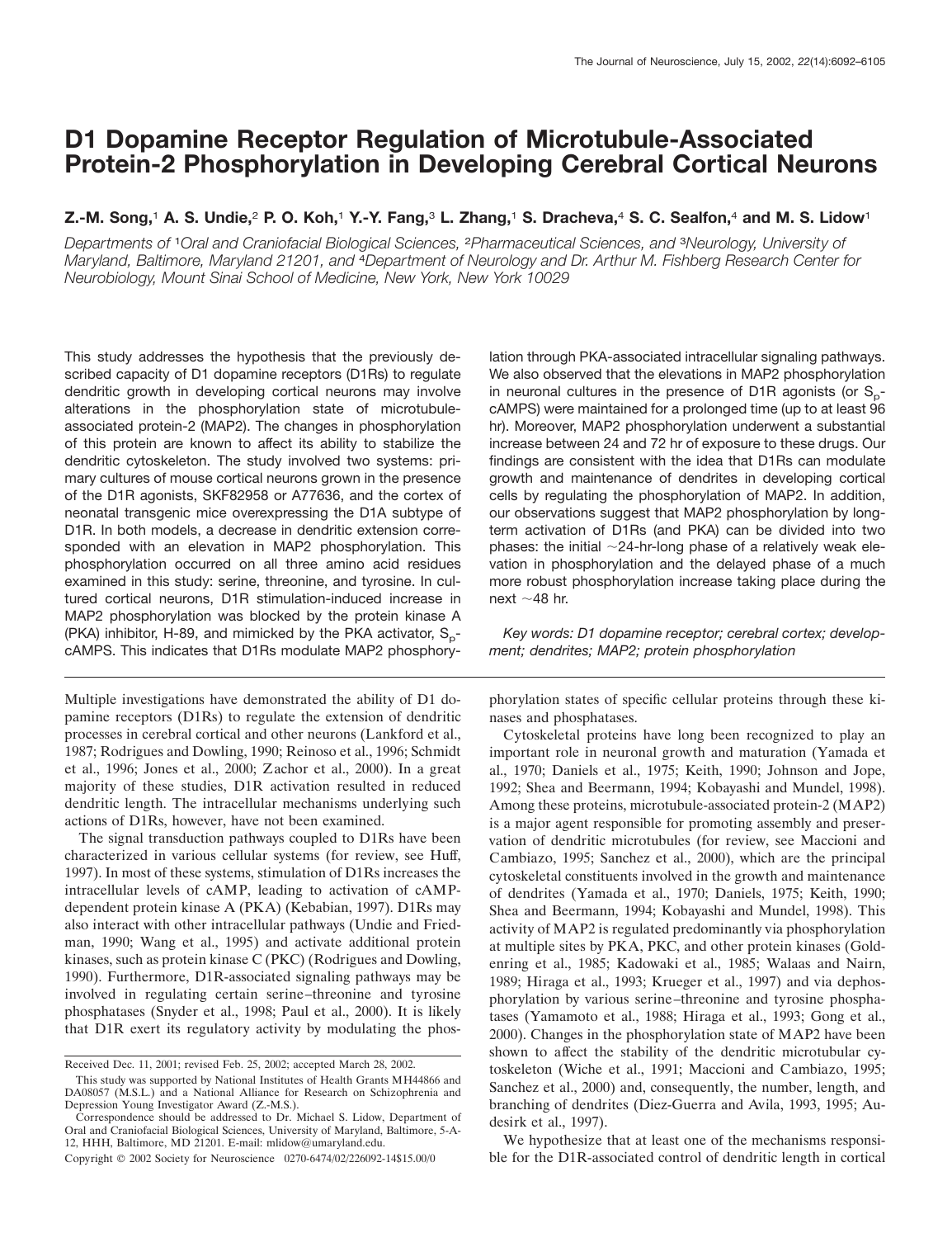neurons involves regulation of the phosphorylation state of MAP2. The present paper describes results of our investigations in primary cortical neuronal cultures and in D1R-overexpressing mice that are consistent with this hypothesis. We also show that D1Rs are capable of long-term regulation of MAP2 phosphorylation through PKA-associated pathways. Moreover, these pathways were able to affect MAP2 phosphorylation not only on serine residues, as can be predicted on the basis of studies with purified PKA and MAP2 (Goldenring et al., 1985; Walaas and Nairn, 1989), but also on threonine and tyrosine residues. These findings reveal an additional unanticipated level of complexity in PKA–MAP2 interactions in live neurons. Furthermore, our observations suggest that MAP2 phosphorylation resulting from long-term activation of D1R involves at least two phases: an initial relatively weak phosphorylation of serine and threonine residues with no change in tyrosine phosphorylation, and a delayed more robust increase in the phosphorylation of all three residues.

#### **MATERIALS AND METHODS**

*Primary cultures of cortical neurons*. Primary cortical neuronal cultures were prepared as described previously by Vaccarino et al. (1995) and Reinoso et al. (1996) with some modifications. Briefly, cerebral cortex of the frontal lobe, selected as a cortical region rich in D1 dopamine receptors (Schambra et al., 1994; Gaspar et al., 1995; Lidow, 1995, 1999; Reinoso et al., 1996), was dissected from CD1 mouse fetuses at embry-<br>onic day 15 (E15) in ice-cold sterile Ca<sup>2+</sup>- and Mg<sup>2+</sup>-free HBSS (Biofluids). The dissected tissue was triturated with a fire-polished Pasteur pipette to obtain a suspension of individual cells. The dispersed cells were plated on 100-mm-diameter Petri dishes (Nalge Nunc International) precoated with poly-L-ornithine and laminin (Sigma, St. Louis, MO) at a density of  $4 \times 10^6$  cells per dish in DMEM/F12 medium supplemented with 10% (v/v) fetal bovine serum, 25 mm HEPES, 2.5 mm glutamine, 50 IU/ml penicillin, and 50 mg/ml streptomycin (Biofluids). Petri dishes were placed in a water-jacketed incubator (Forma Scientific) in 5%  $CO<sub>2</sub>/95%$  air at 37°C. Three hours later, the cultures were washed with HBSS, and culturing was continued in serum-free glia-conditioned media (GCM). The GCM used was produced from cultures of the human astrocytoma cell line U-251 MG. Initial culturing of the latter cells was performed in Porter flasks (Nalge Nunc International) under conditions recommended by the cell supplier (American Type Cell Culture). When cells approached confluence, the flasks were rinsed with HBSS, and the original medium was replaced with serum-free DMEM/F12 medium, with the addition of 25 mm HEPES, 2.5 mm L-glutamine, (Biofluids), 1 mm sodium pyruvate, 100 mg/ml transferrin, 5 mg/ml insulin, 20 nm progesterone, 30 nM sodium selenite, 60 mM putrescine, 50 nM hydrocortisone, 0.5 mg/ml prostaglandin F2a, 10 ng/ml epidermal growth factor, 50 IU/ml penicillin, and 50 mg/ml streptomycin (Sigma). Four days later, GCM was collected for use in cortical cultures.

*Drug exposure*. Cultures of cortical cells were allowed to grow for 3 d before addition of specific drugs (with the exception of one experiment when drugs were added on the sixth day of culturing). Three days of culturing before the initiation of experimental manipulations was needed to allow accumulation of detectable amounts of high molecular weight neuron-specific MAP2. It also provided for a relatively stable basal level of phosphorylation of this protein (Diez-Guerra and Avila, 1995). After these first 3 d, media was replaced once a day in all cultures. For analysis of the dose–response effects,  $10^{-7}$ -5  $\times$   $10^{-5}$  M of the D1R agonists, SKF82958 or A77636 (RBI), were added for 96 hr. For analysis of the time course of the effects,  $5 \times 10^{-5}$  M of the same agonists were added for periods ranging from 5 min to 96 hr. The D1R specificity of the agonist actions was tested by the addition of  $10^{-5}$  M of the D1R antagonist, SCH23390 (RBI). The controls consisted of cortical cells cultured for comparable periods of time either without any dopaminergic drugs or with  $10^{-5}$  M SCH23390. To examine whether the observed effects of D1R stimulation involved PKA-associated intracellular pathways, 3-d-old cultures were coincubated for 2 hr with  $5 \times 10^{-5}$  M of SKF82958 or A77636 and  $10^{-6}$  M of the PKA inhibitor, H-89 (Calbiochem). Incubation with H-89 for longer periods of time was not used because prolonged exposure to this agent markedly reduced cell viability (see Results). Insight into the prolonged effects of PKA, however, was gained by examining cell cultures that were incubated for 2 or 72 hr with  $10^{-6}$  M of the PKA activator,  $S_p$ -cAMPS (RBI).

*Analysis of cell viability in cultures*. First, we stained live cultures with propidium iodine (PI) (Sigma; 3 nM for 5 min), which is known to selectively visualize apoptotic and necrotic cells (Lizard et al., 1995; Ertel et al., 1998; Leite et al., 1999; Foglieni et al., 2001). The bright red PI-stained nuclei were counted under a Leitz Diavert microscope equipped for detection of fluorescence. For each experimental condition examined, seven separately generated cultures were evaluated, and for each culture the counting was performed in 15 randomly selected 0.1 mm<sup>2</sup> fields. Second, live cultures were stained with 3-(4,5dimethylthiazol-2-yl)-2,5-diphenyl tetrazolium bromide (MTT; Sigma), which visualizes only living cells the active mitochondria of which are capable of cleaving the tetrazolium ring in MTT (Mosmann, 1983; Reinoso et al., 1996). For this purpose, 10 nm MTT and 300  $\mu$ l of 0.04 m HCl in isopropanol were added to the cultures for 4 hr, after which the resultant fluorescence at the test wave length of 570 nm and the reference wave length of 360 nm was measured with a C&L Fluorometer mounted on a Leitz Diavert microscope. As with PI staining, the measurements were performed in 15 randomly selected 0.1 mm<sup>2</sup> fields in each of seven separately generated cultures for every experimental condition examined. For both staining methods, controls consisted of 7-d-old cultures grown in glia-unconditioned medium (non-GCM) for 48 hr before examination.

*Immunocytochemistry*. For immunocytochemical detection of MAP2 or neuron-specific enolase (NSE), cell cultures were fixed for 5 min in 4% formaldehyde in PBS, pH. 7.6, and cleared in 0.1% Triton X-100 in PBS for 30 min. The cultures were then preincubated for 1 hr in 5% normal goat serum (Sigma). The primary antibodies used were rabbit polyclonal anti-NSE (1:500 dilution; Biodesign International) and mouse monoclonal anti-MAP2, which label only the neuron-specific high molecular weight *a* and *b* isoforms of MAP2 (1:1000 dilution; Sigma). Cultures were incubated with the primary antibodies for 18–24 hr at 4°C and then rinsed in PBS. For NSE detection, the secondary antibodies were Cy3 conjugated goat anti-rabbit IgGs (Jackson Laboratory). The cultures were incubated with these antibodies (1:1000 dilution) for 1 hr at room temperature and then counterstained for 3 min with 300 nm bisbenzimidazole (BZM; Molecular Probes). For detection of anti-MAP2 primary antibodies, the secondary antibodies were biotinylated goat antimouse IgGs (1:1000 dilution; Jackson Laboratories). The incubation with these antibodies was also conducted for 1 hr at room temperature. This was followed by visualization of the labeling with Vectastain Elite ABC kit (Vector Laboratories) and fast DAB tablets (Sigma). Controls included omission of the primary antibodies. In the absence of the primary antibodies, virtually no immunostaining was observed (see Fig. 3*F*).

*Analysis of the proportion of neurons in cultured cells*. This analysis was performed by comparing the number of neuronal cell bodies identified by NSE immunolabeling (Schmechel et al., 1980) with the total number of cell nuclei in the same cultures visualized by BZM counterstaining (Wang and Lidow, 1997). Images of the stained cultures were captured and digitized with a SensiCam high-resolution digital video camera (Cooke) mounted on a Leitz Diavert microscope. Captured images of 15 randomly selected 0.1 mm<sup>2</sup> fields from each of seven separately generated 3-d-old cultures were used to count the number of green-fluorescent NSE-immunolabeled cell bodies and blue-fluorescent BZM-stained nuclei. Cell counting was performed using IPLab software (Scanalytics).

*Morphometric analysis of MAP2-labeled neurites*. This analysis was performed on the basis of the methodology described in Jones et al. (2000) with modifications by Miguel-Hidalgo et al. (2000). For every experimental condition examined, images of MAP2 immunolabeling in 15 randomly selected 0.1 mm<sup>2</sup> fields from each of seven separately generated cultures were digitized with a SensiCam digital video camera (Cooke) mounted on a Leitz Diavert microscope. For each digitized image, the percentage of the area occupied by MAP2 staining was determined using IPLab software (Scanalytics). To verify that the alterations in the area of MAP2 staining in drug-treated cultures were related to the treatment-induced changes in neurites, the number and average area of MAP2-expressing soma were also calculated for each field. This method of analysis was selected, rather than measuring the length of individual neurites, because outgrowth in the cultures was usually too extensive to allow consistent tracing of individual processes. Although plating at lower densities may permit direct measurement of neurite length, we chose not to use low density plating because such conditions may subject cultured neurons to extensive stress and alter their responses to pharmacologic treatments (Jones et al., 2000).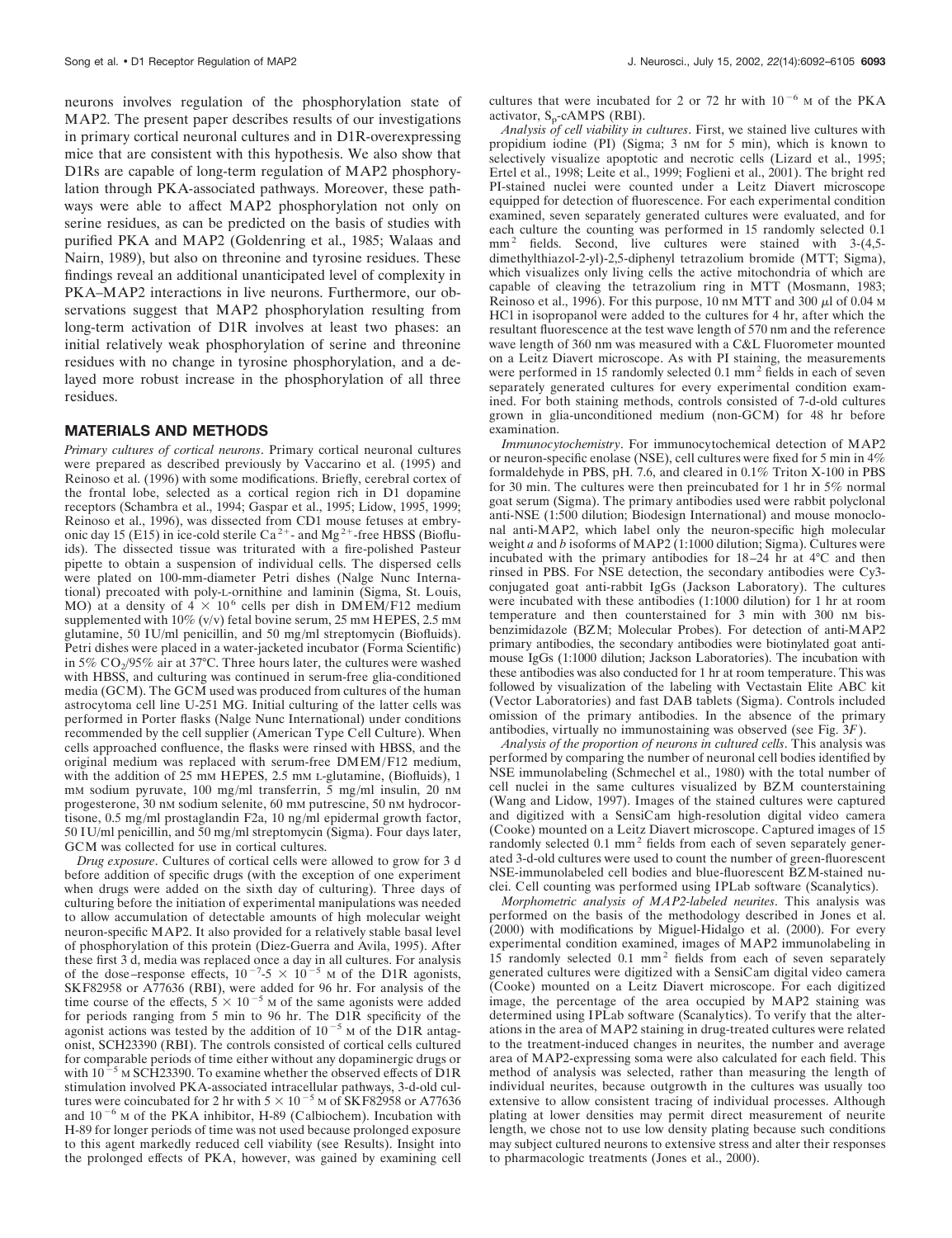*Animals*. Heterozygous male and female transgenic Line-19 mice overexpressing the D1A subtype of D1R (Dracheva et al., 1999; Dracheva and Haroutunian, 2001) were bred, and their offspring were genotyped at birth. The genotyping was performed by quantitative PCR as described earlier [(Dracheva et al., 1999); this paper also gives levels of D1R in different cortical regions of transgenic animals]. The sex of the pups was determined by examining the anogenital distance. The pups were killed at postnatal day 6, and their brains were collected for analysis. Six-dayold pups were chosen for this study because by that age all cortical neurons in this species should reach their adult position and begin to grow their dendritic trees (Rakic et al., 2000). Procedures for handling of the animals were approved by the University of Maryland Animal Care and Use Committee.

*Morphological analysis of cortical tissue*. In this part of the study, we used transgenic mice from five litters, with each litter containing two wild-type, two D1R-overexpressing heterozygous, and two D1Roverexpressing homozygous males. The mice were anesthetized with 100 mg/kg Nembutal (Abbott Laboratories) and perfused intracardially with 2% paraformaldehyde and 2% glutaraldehyde in 0.2 M phosphate buffer, pH 7.4. The brains were dissected out, blocked, and postfixed in the same fixative at 4°C for 7 d. The blocks from the right hemisphere were then sectioned into  $20$ - $\mu$ m-thick sections on a cryostat. The sections were stained with cresyl violet and used for the microscopic examination (under a Zeiss Axioscope microscope) of the general cortical morphology in the dorsal part of the anterior cingulate region and in the primary visual cortex [defined according to Franklin and Paxinos (1997)]. The thickness of these cortical areas was measured as described by Selemon et al. (1999). For both areas, we examined at least three sections from every animal, with the measurement of the cortical thickness being performed at three random positions along a given area per section. The tissue blocks from the left hemisphere were washed in distilled water and placed in 2.5% potassium dichromate (Sigma) in the dark at 4°C for 21 d. After that, they were washed again and immersed in 0.75% silver nitrate (Polyscience) in the dark at room temperature for 48 hr. The impregnated blocks were embedded in 12% celloidin (Fisher Scientific) and sectioned at 250  $\mu$ m on a sliding microtome (Warner Lambert Technologies). These sections were used for measuring the length of the apical dendrites of the layer V pyramidal neurons in the same two cortical areas that were subjected to a general morphological examination on cresyl violet-stained material. For each cortical area, the measurement was performed in 10 randomly selected pyramidal neurons per animal, providing that their overall appearance was similar to that of the general population of such cells. In addition, the apical dendrites selected for the analysis had to be fully silver impregnated and running parallel to the section cut [as recommended by Uylings et al. (1986)]. Glass slides with Golgi-stained sections were placed on an XYZ motor stage (Ludl Electronics) fitted on a Zeiss Axioscope microscope equipped with a Sensi-Cam digital video camera (Cooke). The analysis was performed with Oncor Imaging Software, which drove the motor stage and automatically collected a series of images focused through the thickness of the section. Collected images were used to automatically reconstruct a threedimensional (3D) image of the digitized portion of the tissue section. All visible branches of the apical dendrites were then traced manually. On the basis of these 3D tracings, we estimated the length of the apical dendrite from the cell body to its most distal point (Jones et al., 2000) as well as the combined length of all traced branches of the apical dendrite (Uylings et al., 1986). We also counted the number of cuts through the side-branches produced by the microtome knife when the section containing the main body of the dendrite was made. Because all samples were prepared in a similar manner, no corrections for tissue shrinkage were introduced. Morphometric analysis was performed by investigators who were unaware whether the samples were from control or experimental animals.

*Analysis of MAP2 phosphorylation*. The phosphorylation of MAP2 on serine, threonine, and tyrosine residues was examined using a nonradioisotopic method as described in Lidow et al. (2001). Culture medium was aspirated from Petri dishes containing primary neuronal cultures, and 1 ml of ice-cold lysis buffer (20 mM Tris, pH 7.5, 50 mM NaCl, 1% Triton X-100, 0.5% sodium deoxycholate, 5 mM EDTA, 50 mM sodium fluoride,  $40 \text{ mm } \beta$ -glycerophosphate, 0.5 mm sodium orthovanadate, 1 mm 4-(2aminoethyl)-benzenesulfonyl fluoride, 20  $\mu$ g/ml aprotinin, 2  $\mu$ g/ml leupeptin, 2  $\mu$ g/ml pepstatin A; all from Sigma) was added to each dish for 2 min. The lysate buffer with dissociated cells was collected and sonicated for 30 sec using a Sonic Dismembrator 60 (Fisher Scientific). The dissected frontal and occipital cortices from 6-d-old mice were homogenized for 3 min in 1 ml of ice-cold lysis buffer using a Cole-Palmer TriRS63C Homogenizer. The lysates were clarified by centrifugation at  $20,000 \times g$  for 30 min at 4°C (DuPont RC-S Superspeed Refrigerated Centrifuge), and the supernatants were processed for MAP2 purification with an IMMUNOcatcher protein immunoprecipitation kit (CytoSignal). The immunoprecipitating agent (monoclonal MAP2 antibody specific for the a and b isoforms of MAP2; Sigma) was used at a concentration of 2.5  $\mu$ g/500  $\mu$ g of the total sample protein (determined using Bradford Protein Assay Kit; Sigma). The resultant immunoprecipitates were mixed 1:5 with the loading buffer, containing 0.1 M Tris-HCl, pH 6.8, 20% SDS, 50% glycerol, 0.2% Bromophenol blue, and 4.9% DTT (Sigma), and boiled for 5 min. The proteins in the boiled mixtures (30  $\mu$ l per well) were resolved by SDS-PAGE for 1.5 hr at 100 V using Ready-Made 4–15% Gradient SDS Gel in a Ready Gel Cell containing Tris/ Glycin/SDS Running Buffer (Bio-Rad) The resolved proteins were transferred onto Hybond ECL nitrocellulose membranes (Amersham) for 2 hr at 100 V using a the same Bio-Rad Gel Cell containing Bio-Rad Tris/ Glycine Buffer with the addition of  $0.1\%$  SDS (w/v; Sigma) to ensure a complete transfer of high molecular weight MAP2 (Wang et al., 1989). The completeness of transfer was verified by post-staining of gels with Coomassie blue (Bio-Rad). The membranes were preincubated for 2 hr with a Membrane Blocking Solution (Zymed Laboratories). To reveal the phosphorylation states of serine, threonine, and tyrosine residues, blots were incubated with one of the three antibodies from Zymed: rabbit anti-phosphoserine (1:250 dilution), anti-phosphothreonine (1:250 dilution), or anti-phosphotyrosine (1:1000 dilution) at 4°C overnight. Membranes were rinsed five times in TBS containing  $0.1\%$  (v/v) Tween 20 (Sigma) and then incubated for 1 hr with horseradish peroxidase (HRP) conjugated goat anti-rabbit IgGs (Jackson Laboratories; 1:6500). After five washes in TBS, bands were visualized using SuperSignal Chemiluminescence kit (Pierce) and X-Omat AR Film (Kodak). To detect any cross-reactivity between antibodies to different phospho-amino acids, some of the blots were incubated with antibodies that had been preincubated either with 20 ng of the phospho-amino acid to which the antibodies were supposed to bind or with a mixture of the other two phosphoamino acids (20 ng each) as described in Glenney et al. (1988), Levine et al. (1989), and Heffeth et al. (1991). We found that preabsorption of all three antibodies with their specific phospho-amino acids completely abolished the blot immunolabeling (see Fig. 5). In contrast, preincubation with the mixture of the other two phospho-amino acids did not affect the immunolabeling of blots by any of the three antibodies (Fig. 5).

To detect MAP2 in the same blots, the anti-phospho-amino acid antibodies were stripped from the membranes by washing in a buffer containing 62.5 mM Tris-HCl, pH 6.7, 2% SDS, and 100 mm 2-mercaptoethanol at 65°C for 30 min. Membranes were rinsed in PBS, blocked in Zymed blocking solution for 1 hr, and incubated for 2 hr at room temperature with monoclonal anti-MAP2 antibodies (1:2000 dilution; the same clone used for immunocytochemistry and immunoprecipitation). This was followed by 1 hr incubation at room temperature with HRP-conjugated goat anti-mouse IgGs (Jackson Laboratories; 1:4000 dilution) and visualization by chemiluminescence as described above. The resultant films were digitized using a Umax UC1260 flat bed scanner, and the densitometric analysis of the bands was performed with Universal Software (Advanced American Biotechnology).

Samples from all the experimental cell cultures were always processed together with their controls, and each experiment was repeated seven times. For each cortical region examined, the samples from wild-type, heterozygous, and homozygous D1R-overexpressing littermates (two males of each genotype per litter) were also processed together for all five litters used in this part of the study. In addition, on all the films used for comparison of the optical densities of bands generated by experimental and control samples, these optical densities were within the linear range of the amount of antigen-generated optical density curve. Such curves for MAP2, phosphoserine, phosphothreonine, and phosphotyrosine were obtained using dot blots of serial dilutions of adult mouse cerebral cortex followed by immunochemistry with appropriate antibodies as described in Lidow et al. (2001). For every sample, the phosphorylation of MAP2 on each residue was expressed as a ratio of the optical density of the film images generated by the immunolabeling of MAP2 bands with the appropriate phospho-amino acid-specific antibodies and the optical density of the film images generated by the immunolabeling of the same bands with MAP2-specific antibodies. For the tissue cultures, the ratios of bands generated by the experimental samples were normalized to the ratios generated on the same film by their controls, with the latter ratios being designated as equal to 1. For the litters of D1R-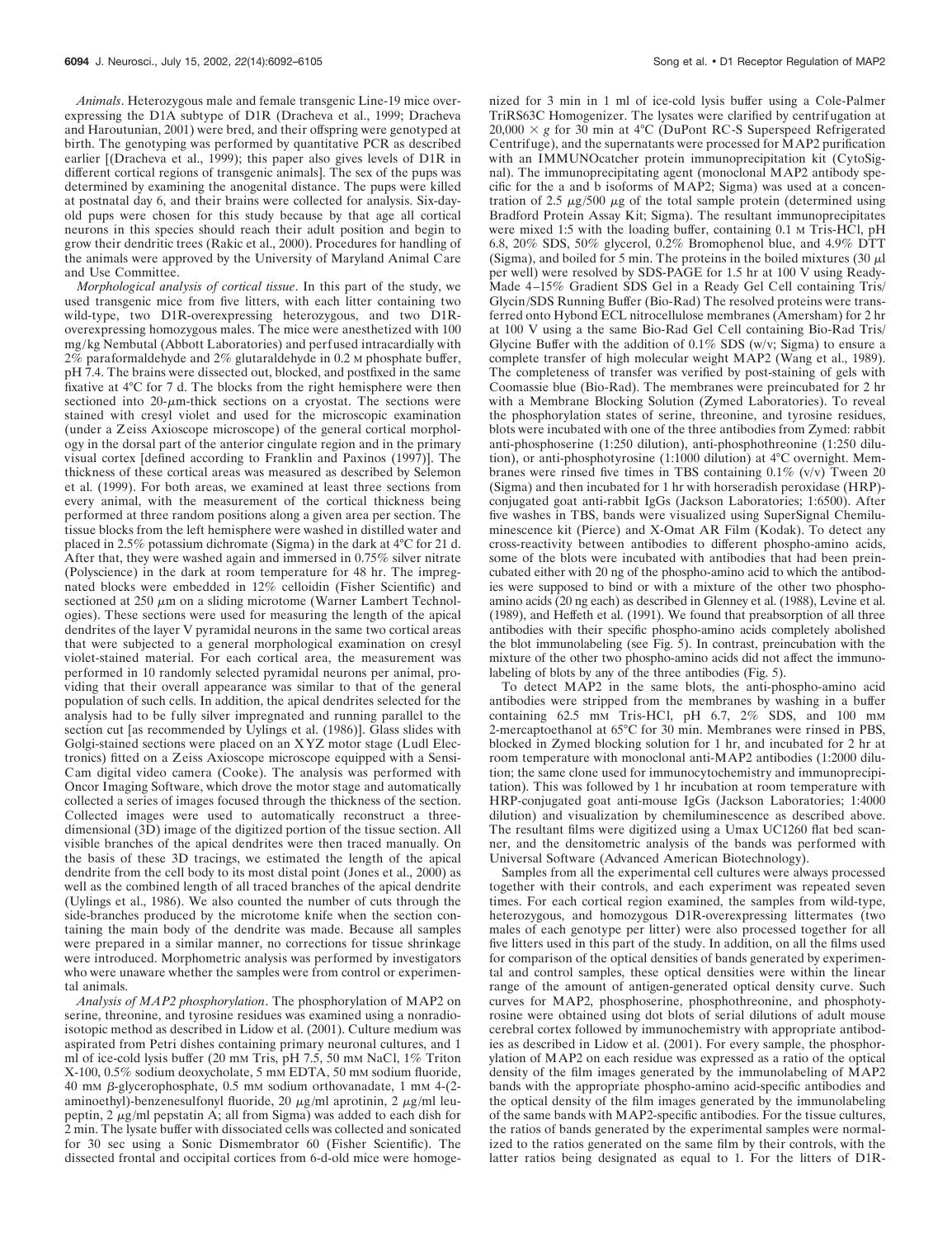

*Figure 1.* Analysis of the proportion of the neuronal phenotype in cultured cerebral cortical cells. *A*, Fluorescent immunolabeling of the neuronal marker, NSE, in paraformaldehyde-fixed cortical cells obtained from the frontal lobe of E15 mouse fetuses and cultured for 3 d. *B*, The same cells stained with BZM, which is a fluorescent stain for cell nuclei. Scale bar, 30  $\mu$ m. *C*, Histograms showing the densities of NSE-immunolabeled neuronal cell bodies and BZM-stained nuclei in cortical cell cultures. Each bar represents the mean  $\pm$  SEM of seven separately generated cultures. Note that  $\sim$ 97% of all nuclei in these cultures belong to NSE-expressing cell bodies.

overexpressing mice, the optical density ratios generated by all samples were normalized to the mean ratio for the samples from the wild-type littermates, with the latter ratio being designated as equal to 1.

*Statistical analysis*. The statistical analyses of the effects of different doses of D1-specific drugs and the effects of PKA-acting substances in cell cultures were performed with one-way ANOVAs followed by Tukey's *post hoc* comparisons between individual groups. The same statistical methodology was also used for the evaluation of the data collected from transgenic animals. The statistical analyses of the time course of drug effects and the data on cell survival in the cultures were conducted by two-way ANOVAs with treatment type and duration as variables. These were followed by Tukey's *post hoc* comparisons between individual groups. The differences were considered significant at  $p < 0.05$ .

#### **RESULTS**

#### **Characterization of the** *in vitro* **and** *in vivo* **systems used in this study**

#### *Cell cultures*

Given that the focus of the present investigation was on cerebral cortical neurons, it was reasonable to determine the proportion of neurons in the cortical cell cultures used in this study. The analysis was performed by comparing the number of neuronal cell bodies, identified by NSE immunolabeling, and the total number of cell nuclei, identified by BZM counterstaining, in 3-d-old cultures (Fig. 1*A*,*B*). The analysis was conducted after 3 d of culturing because this was the time-point at which most drug treatments were initiated. We found that NSE-immunolabeled cell bodies constituted  $\sim$ 97% of the total number of all cell nuclei present in the cultures (Fig. 1*C*). This demonstrates that the cortical cell cultures used in this study were essentially pure neuronal cultures.

Decreased neurite density and altered protein phosphorylation might reflect a general decline in cell viability that is unrelated to physiologic regulation. To exclude this possibility, we examined whether the D1R-selective agonists used in the present study altered viability of cultured cortical cells. Here, two complementary techniques were applied in live cell cultures: PI labeling, which accesses cell death, and MTT labeling, which accesses cell survival and metabolic activity. The counts of PI-stained cells showed that even the highest used concentration  $(5 \times 10^{-5} \text{ m})$  of the D1R agonists, SKF82958 and A77636, did not increase the occurrence of apoptotic–necrotic cells in cultures exposed to these drugs for up to 96 hr (Fig. 2*A*,*B*,*D*). In both treated and untreated cultures, the density of PI-stained cells remained at

three to five cells per  $0.1 \text{ mm}^2$  (Fig. 2*D*). Quantitative analysis of the fluorescence resulting from MTT transformation in mitochondria of living cells also revealed no statistically significant differences between drug-free cultures and cultures grown in the presence of  $5 \times 10^{-5}$  M of SKF82958 or A77636 for 24–96 hr (Fig. 2*E*). These observations were not associated with poor staining techniques. The latter was demonstrated by positive controls, in which 7-d-old cultures were kept for the last 48 hr in non-GCM. These controls displayed  $>80$  PI-stained cells per 0.1 mm<sup>2</sup> as well as a nearly 75% decrease in MTT-associated fluorescence (Fig. 2*C*–*E*).

PI and MTT labeling techniques were also used to determine viability of cell cultures exposed to the other three drugs used in this study, SCH23390,  $S_p$ -cAMPS, and H-98. We found that neither SCH23390 nor  $S_p$ -cAMPS reduced the viability of cells that were exposed to these drugs after 3 d of culturing at the doses  $(10^{-5}$  and  $10^{-6}$  M, respectively) and time periods used in the main body of our research (72 and 96 hr, respectively; data not shown). However, the concentrations of H-89, which we found to be effective in our study  $(10^{-6}$  M), significantly reduced the viability of cultured cells if applied for  $>2$  hr (for example, after 2 hr exposure to H-89, the MTT-induced fluorescence of cortical cell cultures decreased by only  $3.1 \pm 1.4\%$ ; 4 hr exposure, however, reduced this fluorescence by  $23.0 \pm 3.7\%$ , and 8 hr exposure produced a 49.8  $\pm$  4.6% reduction in the fluorescence).

The major goal of this study was to evaluate the hypothesis that the capacity of D1Rs to regulate growth and maintenance of dendrites may be related to their ability to affect long-term phosphorylation of MAP2. Therefore, it is important for us to demonstrate the appropriateness of the selected *in vitro* models for this task by demonstrating that stimulation of D1R in our cell cultures resulted in detectable alterations in dendritic trees. This was addressed by analyzing the effects of D1R-specific ligands on the percentage of the area occupied by MAP2-specific immunostaining (which visualized neurites and bodies of cultured neurons) within an average 0.1 mm<sup>2</sup> fields of cultured cells. Such an approach was possible because none of the ligand exposure conditions used in the study significantly affected either soma density or average soma area of cultured cells. Neither were there any discernable dose- or exposure time-related trends in these two parameters (Table 1). Hence, any changes in the proportion of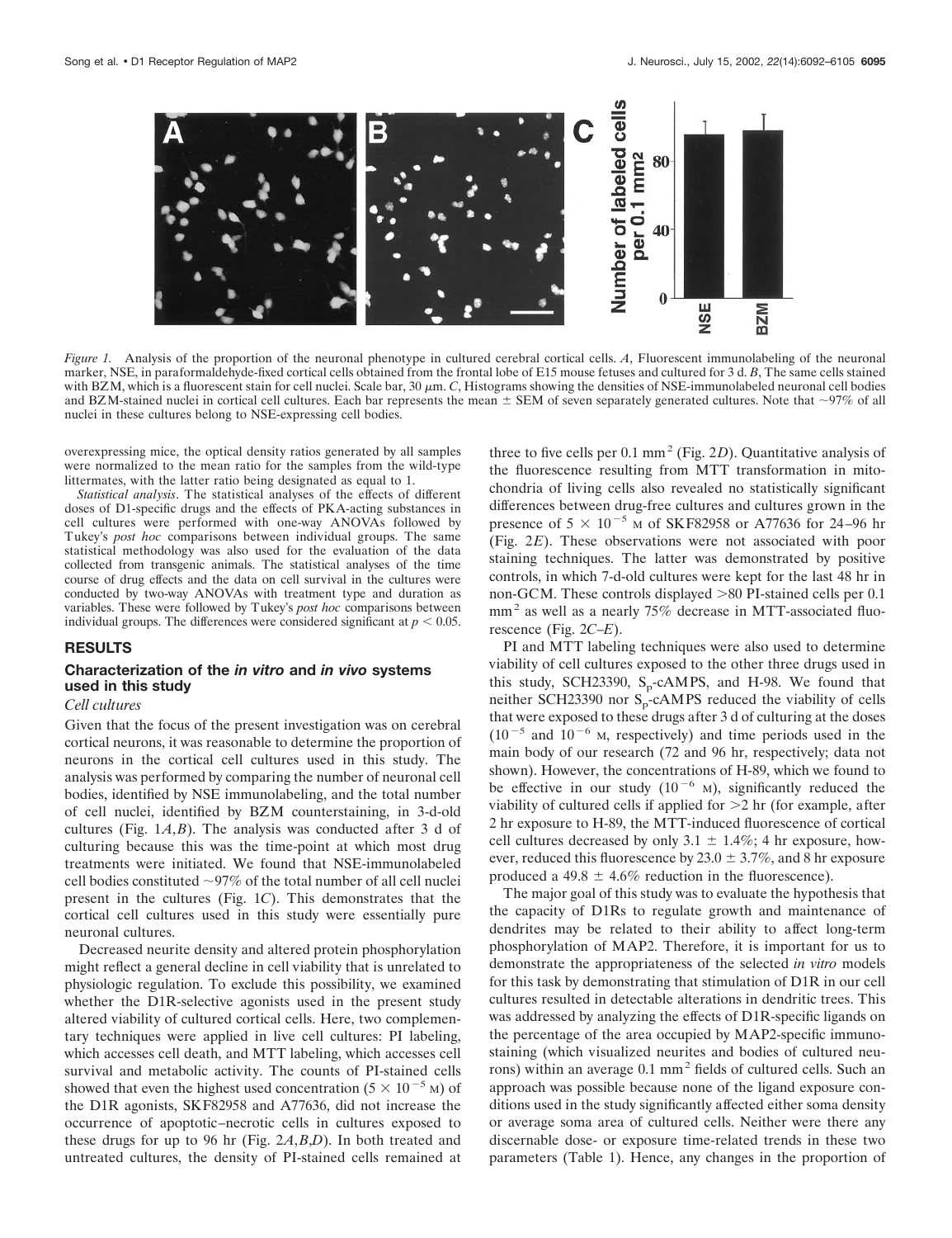*Figure 2.* Analysis of cell viability in cortical cultures. *A*–*C*, PI staining of apoptotic–necrotic nuclei in live cultures of cortical cells obtained from the frontal lobe of E15 mouse fetuses and cultured for 7 d. *A*, Cultures grown in the absence of D1R antagonists; *B*, cultures that for the last 96 hr of culturing were exposed to  $5 \times 10^{-5}$  M of the D1R agonist, SKF82958. *C*, Cultures in which cell death was induced by 48 hr exposure to glia-unconditioned medium (*Non-GCM*). Scale bar,  $25 \mu m$ . *D*, Histogram showing the density of PI-stained apoptotic–necrotic nuclei in cultures of cortical cells obtained from the frontal lobe of E15 mouse fetuses, which after 3 d of drugfree culturing were grown for 96 hr either in the absence of D1R-specific ligands or in the presence of  $5 \times 10^{-5}$  M of the D1R agonists, SKF82958 and A77636. *E*, Histogram showing fluorescence resulting from MTT transformation in mitochondria of live cells in cultures of cortical cells obtained from the frontal lobe of E15 mouse fetuses, which after 3 d of drug-free culturing were grown for an additional 24–96 hr either in the absence of D1R-specific ligands or in the presence of  $5 \times 10^{-5}$  M of SKF82958 or A77636. Histograms *D* and *E* also include control cultures in which cell death was induced by 48 hr exposure to non-GCM. In both histograms, each *column* represents the mean value from seven separately generated cultures  $\pm$  SEM. Note that D1R agonist exposure does not induce a significant decrease in the viability of cultured cortical cells.



MAP2 immunolabeling in our cultures should reflect changes in the area occupied by dendritic trees.

The dose dependence of the effects of the D1R agonists, SKF82958 and A77636, were examined in cultures, which after 3 d of drug-free culturing were grown for 4 additional days in the presence of increasing concentrations of these agonists. Agematch cultures grown in the absence of these ligands served as controls. We found that all drug-exposed cultures displayed a reduced percentage of the area occupied by MAP2-specific immunostaining (Fig. 3*A*–*C*; Table 1). The magnitude of this reduction was concentration dependent, with statistically significant alterations being detectable beginning at  $10^{-5}$  M for both agonists (Fig. 3*A*–*C*; Table 1). At all agonist concentrations examined, the reduction was blocked by the D1R antagonist, SCH23390  $(10^{-5}$ M) (Fig. 3*D*; Table 1), whereas the antagonist alone did not produce any significant effects (Fig. 3*E*; Table 1).

The time course of the D1R agonist effects was examined in 3-d-old cultures exposed for an additional 2–96 hr to  $5 \times 10^{-5}$  M of either SKF82958 or A77636. Compared with age-matched cultures grown in the absence of these agents, there was a significant reduction in the proportion of MAP2 staining in cultures exposed to either agonist at all time periods examined (Table 1). Interestingly, the percentage of the area occupied by MAP2 immunostaining in cultures exposed to the D1R agonists for 2 hr was very similar to that in cultures exposed to these agonists for 24 hr (Table 1). However, 48 hr exposure to the D1 agonists produced a further decrease in the percentage of the area occupied by MAP2 immunostaining (Table 1). This decline was even more severe in cultures exposed to the agonists for 72 hr (Table 1). Extension of the agonist exposure from 72 to 96 hr did not result in any further decrease in the area occupied by MAP2 expressing cells (Table 1). The latter was not because this area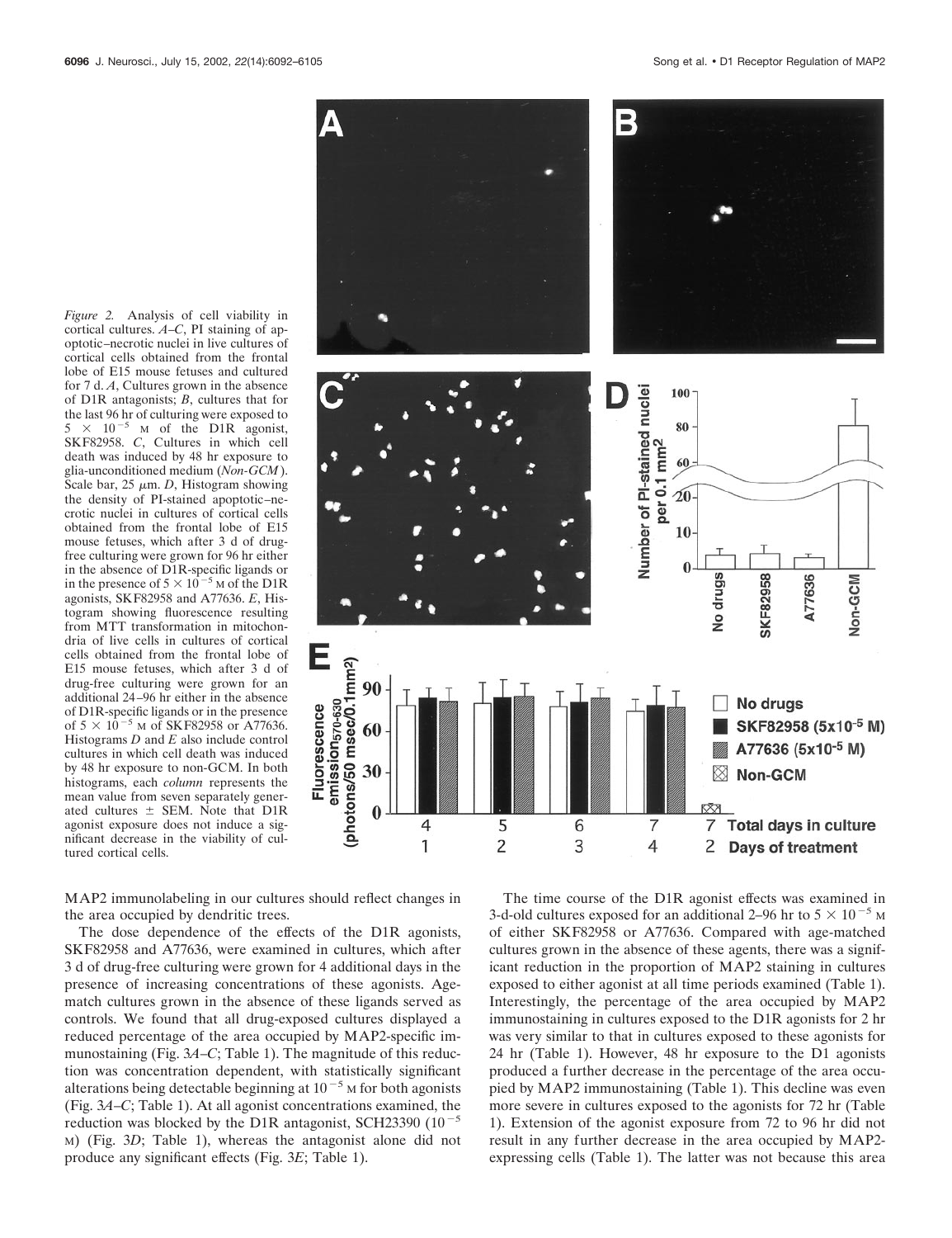| Total<br>days in<br>culture | Hours of<br>treatment | Drugs                                                                       | % of Culture<br>area occupied by<br>MAP2 immuno-<br>staining | Number of<br>MAP2-immu-<br>nolabeled cells<br>per $0.1 \text{ mm}^2$ | Average soma<br>area of MAP2-<br>immunolabeled<br>cells $(\mu m^2)$ |
|-----------------------------|-----------------------|-----------------------------------------------------------------------------|--------------------------------------------------------------|----------------------------------------------------------------------|---------------------------------------------------------------------|
| 3                           | $\mathbf{0}$          | None                                                                        | $15.8 \pm 1.4$                                               | $87 \pm 11$                                                          | $66.9 \pm 5.7$                                                      |
| $\overline{3}$              | $\mathfrak{2}$        | SKF82958 ( $5 \times 10^{-5}$ M)<br>SKF82958 ( $5 \times 10^{-5}$ M)        | $12.1 \pm 1.3^*$                                             | $90 \pm 13$                                                          | $71.4 \pm 6.5$                                                      |
| 3                           | 2                     | $H-89$ (10 <sup>-6</sup> M)                                                 | $16.0 \pm 1.7$                                               | $85 \pm 14$                                                          | $65.5 \pm 5.6$                                                      |
| 3                           | $\mathfrak{2}$        | $S_p$ -cAMPS (10 <sup>-6</sup> M)                                           | $11.8 \pm 1.5^*$                                             | $85 \pm 15$                                                          | $67.8 \pm 5.1$                                                      |
| $\overline{4}$              | $\theta$              | None                                                                        | $17.2 \pm 1.5$                                               | $91 \pm 8$                                                           | $68.3 \pm 4.3$                                                      |
| $\overline{4}$              | 24                    | SKF82958 $(5 \times 10^{-5} \text{ M})$                                     | $12.4 \pm 1.6^*$                                             | $86 \pm 12$                                                          | $70.0 \pm 5.3$                                                      |
| 5                           | $\overline{0}$        | None                                                                        | $18.6 \pm 2.5$                                               | $88 \pm 13$                                                          | $66.5 \pm 6.8$                                                      |
| 5                           | 48                    | SKF82958 $(5 \times 10^{-5} \text{ M})$                                     | $9.9 \pm 1.7$ **                                             | $85 \pm 13$                                                          | $73.1 \pm 6.6$                                                      |
| 6                           | $\bf{0}$              | None                                                                        | $19.9 \pm 2.6$                                               | $83 \pm 11$                                                          | $63.4 \pm 5.4$                                                      |
| 6                           | 72                    | SKF82958 $(5 \times 10^{-5}$ M)                                             | $7.6 \pm 1.4***$                                             | $89 \pm 14$                                                          | $72.6 \pm 6.3$                                                      |
| 6                           | 72                    | $S_p$ -cAMPS (10 <sup>-6</sup> M)                                           | $7.9 \pm 1.5***$                                             | $84 \pm 13$                                                          | $67.3 \pm 4.9$                                                      |
| 7                           | $\overline{0}$        | None                                                                        | $21.8 \pm 3.6$                                               | $84 \pm 11$                                                          | $69.9 \pm 4.7$                                                      |
| $\tau$                      | 96                    | SKF82958 ( $10^{-7}$ M)                                                     | $18.3 \pm 2.8$                                               | $95 \pm 17$                                                          | $64.7 \pm 5.2$                                                      |
| 7                           | 96                    | SKF82958 $(10^{-6}$ M)                                                      | $15.6 \pm 2.3$                                               | $87 \pm 12$                                                          | $74.1 \pm 7.3$                                                      |
| $\tau$                      | 96                    | SKF82958 (10 <sup>-5</sup> M)                                               | $12.0 \pm 2.4^*$                                             | $93 \pm 14$                                                          | $64.8 \pm 6.0$                                                      |
| 7                           | 96                    | SKF82958 $(5 \times 10^{-5} \text{ M})$<br>SKF82958 ( $5 \times 10^{-5}$ M) | $7.7 \pm 1.1***$                                             | $89 \pm 14$                                                          | $67.5 \pm 5.9$                                                      |
| 7                           | 96                    | SCH23390 $(10^{-5}$ M)                                                      | $21.5 \pm 2.6$                                               | $82 \pm 13$                                                          | $68.9 \pm 6.0$                                                      |
| 7                           | 96                    | SCH23390 $(10^{-5}$ M)                                                      | $22.9 \pm 3.5$                                               | $87 \pm 12$                                                          | $66.7 \pm 5.8$                                                      |

#### **Table 1. Effects of the exposure to D1R- and PKA-acting drugs on the percentage of the area occupied by MAP2 immunolabeling as well as density and average area of the soma of MAP2-expressing cells in cultures obtained from the cortex of the frontal lobe of E15 mouse fetuses**

The cultures were allowed to grow in drug-free media for 3 d and then some of them were exposed to drugs. The time course of the effects of D1R agonists was examined<br>by comparing cultures exposed to  $5 \times 10^{-5}$  M of these SKF82958). The dose dependence of the effects of D1R agonists was examined in cultures exposed for 96 hr to  $0-5 \times 10^{-5}$  M of these ligands (also exemplified here by the data produced by SKF82958). The D1 receptor specificity of the effects of the agonists was demonstrated by the addition of  $10^{-5}$  M of D1R antagonist, SCH23390. The ability of the PKA stimulator, Sp-cAMPS, to replicate the effects of D1R agonists was examined in cultures exposed to  $10^{-6}$  M of this drug for 2 and 72 hr, and the ability of  $10^{-6}$ M of the PKA inhibitor, H-89, to block the effects D1R agonists was examined in cultures exposed to a combination of these drugs for only 2 hr (longer exposure to H-89 was not used because of significant decline in cell viability). Each data point represents a mean of seven separately performed experiments  $\pm$  SEM. The statistically significant differences between drug-exposed cultures and the age-matched drug-free controls are marked by asterisks ( $p < 0.05$ ; \*\* $p < 0.01$ ; Tukey's post-test). Note D1R agonist-induced dose- and time-dependent reductions in the percentage of the area occupied by MAP2-immunolabeled cells without any significant changes either in the density or in the area of the soma of these cells. The addition of a D1R antagonist blocked this reduction, whereas the antagonist alone had no effect. Furthermore, PKA stimulator replicated the effects of D1R agonists, whereas PKA inhibitor counteracted the effects of these agonists.

could no longer be significantly reduced by a further decrease in neuritic extension, because the area occupied by MAP2-positive soma was still small enough for additional reductions in the proportion of MAP2 staining to occur.

This study used PKA modulating agents to test whether D1R affects MAP2 phosphorylation through the PKA-associated cascade. Therefore, it was of interest to examine the ability of these drugs to regulate neuritic extension. We found that 2 and 72 hr applications of  $10^{-6}$  M of the PKA activator,  $S_p$ -cAMPS, caused reductions in the area of the culture occupied by MAP2 immunostaining (without reducing either soma density or average soma area of cultured cells) that were comparable to those induced by the D1R agonists (Table 1). As noted above, our cell cultures could not be exposed for  $>2$  hr to the effective concentrations of the PKA inhibitor, H-89, without significantly reducing their viability. Nevertheless, during the 2 hr period,  $10^{-6}$  M H-89 fully prevented a decrease in the area of the culture occupied by MAP2 immunostaining induced by  $5 \times 10^{-5}$  M of the two D1R agonists used in this study (Table 1).

#### *D1R-overexpressing mice*

Cortical cell cultures are invaluable for establishing the ability of D1R to regulate specific biochemical and morphological aspects of these cells and for investigating the molecular mechanisms of such regulatory activities. However, the *in vitro* preparations can

reveal only the potential of D1R to be involved in mediating similar effects *in vivo*. To demonstrate that this potential is realized in the brain, we complemented the *in vitro* assays with studies in 6-d-old transgenic D1R-overexpressing mice. In preparation for the analysis of MAP2 phosphorylation in cortical tissues of the above-mentioned transgenic mice, we examined the overall morphology and determined the lengths of the apical dendrites of the layer V pyramidal neurons in the dorsal part of the anterior cingulate and primary visual cortices of these animals. The anterior cingulate cortex was selected to represent dopamine D1Rrich cortical areas of the frontal lobe where one would expect to clearly see the effects of D1R activation (Levitt et al., 1997; Jones et al., 2000). The primary visual cortex was selected as a control cortical tissue that is poor in dopaminergic receptors even in D1R-overexpressing mice (Dracheva et al., 1999) and where one would expect little manifestation of D1R activity (Levitt et al., 1997; Jones et al., 2000). The layer V pyramidal neurons were chosen for analysis as cortical cells most heavily expressing D1R (Bergson et al., 1995).

Microscopic examinations of cresyl violet-stained sections through either of the two cortical regions showed that the appearance of cortical lamination and the positioning of pyramidal and nonpyramidal cells within individual laminas were not different between homozygous and heterozygous D1R-overexpressing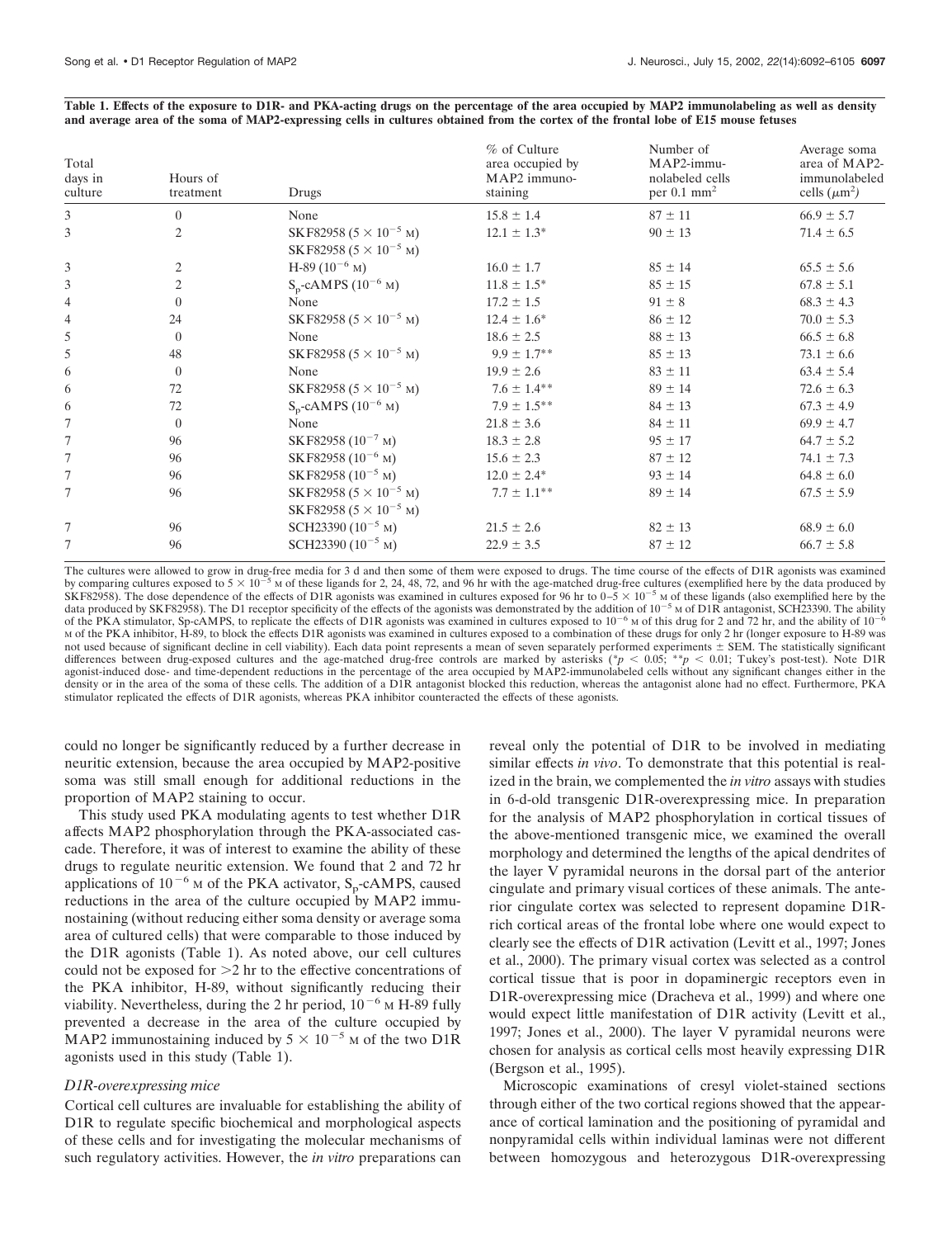

*Figure 3.* Micrographs depicting typical effects of D1R stimulation on neuritic extension in primary cultures of cortical neurons from the frontal lobe of fetal mouse exemplified by the actions of the D1R antagonist, A77636. Primary cultures of cortical cells obtained from the frontal lobe of E15 mice were maintained for 3 d in drug-free medium and then grown for an additional 96 hr in the presence of culture medium alone  $(A)$ ,  $10^{-5}$  M A77636  $(B)$ ,  $5 \times 10^{-5}$  M A77636 (*C*),  $5 \times 10^{-5}$  M A77636 in combination with  $10^{-5}$  M SCH23390 (*D*), and  $10^{-5}$  M SCH23390 (*E*). The soma and neurites of neuronal cells were visualized by the immunolabeling of the heavy molecular weight neuron-specific MAP2. *F*, Control culture in which immunolabeling was performed in the absence of the primary antibodies. Scale bar, 60  $\mu$ m. Note the A77636-induced concentration-dependent reductions in the lengths of MAP2-positive neurites. Although SCH23390 does not show any effects on its own, this D1R antagonist prevents the reductions in neurite extension induced by A77636.

mice and their wild-type littermates (Fig. 4*A*,*B*), nor were there any significant differences between these animal groups in the thickness of the cerebral cortex (Fig. 4*E*). These observations suggest that the alterations in the length of the apical dendrites of cortical pyramidal cells described in the next paragraph are not a reflection of some general disorganization of cortical morphology in D1R-overexpressing animals.

Measurements of the length of the apical dendrites (from the cell body to their most distal point) of the layer V pyramidal neurons in the dorsal part of the anterior cingulate cortex showed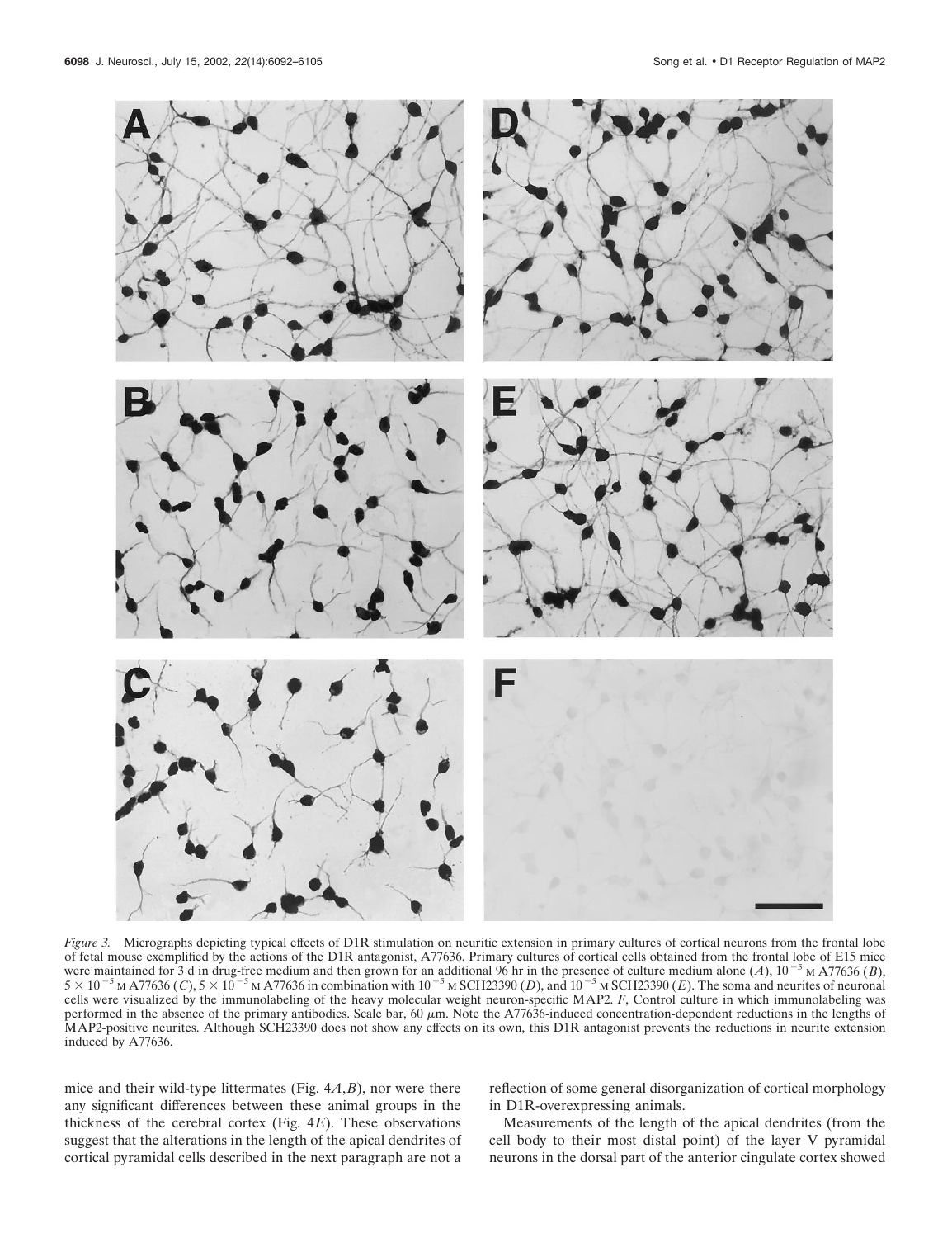

*Figure 4.* Effects of D1R overexpression on dendritic development in the cortex of 6-d-old transgenic mice. Typical images of cresyl violet-stained sections through the dorsal part of the anterior cingulate cortex in wild-type mice (*A*) and their homozygous D1R-overexpressing littermates (*B*). *I*–*VI*, Cortical layers; *W*, white matter. Scale bar, 500  $\mu$ m. Examples of the tracing of Golgi silver-impregnated pyramidal layer V neurons from the dorsal part of the anterior cingulate cortex of the wild-type mice  $(C)$  and their homozygous D1R-overexpressing littermates  $(D)$ . Scale bar, 100  $\mu$ m. *E*, Histogram showing the thickness of the dorsal part of the anterior cingulate cortex in wild-type mice  $(WT)$  and their heterozygous  $(OE<sup>1</sup>/<sub>2</sub>)$  or homozygous  $(OE2)$ D1R-overexpressing littermates. *F*, Histograms showing the lengths of the apical dendrites measured from the cell body to the most distal point in layer V pyramidal neurons of the dorsal part of the anterior cingulate (*ACd*) and primary visual (*V1*) cortical regions in wild-type mice and their D1R-overexpressing littermates. *G*, Histograms showing the combined length of all traceable branches of the same apical dendrites. *E*, Histograms showing the number of cuts of the side branches of these apical dendrites that resulted from sectioning of the tissue. In all histograms, each *column* represents the mean  $\pm$  SEM of the data pooled from five litters of transgenic animals ( $n = 5$ ), each containing two male representatives of each genotype. Statistically significant differences between wild-type and D1R-overexpressing littermates are indicated by *asterisks* (\**p* < 0.05 compared with wild-type by Tukey's *post hoc* test). Note that the layer V pyramidal neurons of the dorsal part of the anterior cingulate cortex display a significant decrease in the length of their apical dendritic trees (accompanied by a decrease in the proportion of the cuts of dendritic branches produced by tissue sectioning) in homozygous D1R-overexpressing mice as compared with their wild-type littermates. This takes place in the absence of any noticeable changes either in cortical cytoarchitecture or in the cortical thickness. In contrast, no corresponding significant changes in dendritic length are present in the primary visual cortex.

them to be significantly shorter in homozygous D1Roverexpressing mice than in their wild-type littermates (Fig. 4*C*–*F*). Homozygous D1R-overexpressing animals also displayed a significant decrease in the combined length of the traceable branches of the apical dendrites in the same pyramidal neurons (Fig. 4*C*,*D*,*G*). Furthermore, the apical dendrites from the latter animals had fewer cuts produced by a microtome knife during generation of the tissue sections (Fig. 4*G*). This indicates that the decrease in the overall dendritic length observed in homozygous D1R-overexpressing animals does not result from the extension of dendritic branches outside of the tissue sections. Moreover, the decrease in the overall dendritic length in homozygous D1R-

overexpressing animals is most likely underestimated, because wild-type mice had more cuts through their dendritic branches. Dendrites of heterozygous animals were of intermediate length. These same results were obtained both when separate comparisons were conducted between members of each of the five litters examined and when the data for each genotype were pooled together before analysis.

The comparison of the apical dendrites of the layer V pyramidal neurons from the primary visual cortex of wild-type mice and their D1R-overexpressing littermates revealed no significant differences either in their length from the cell body to the most distal end or in the combined length of the traceable branches, or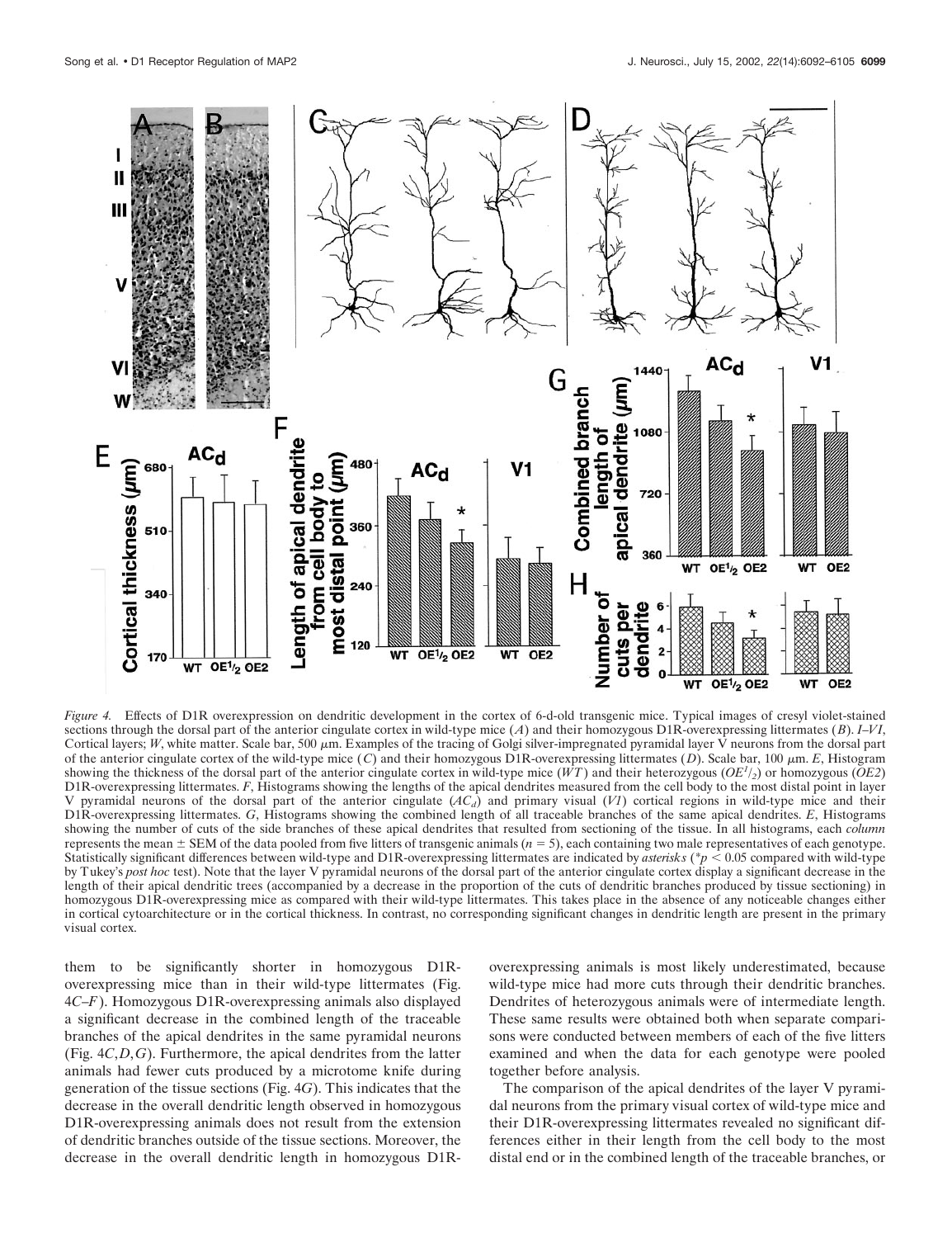

*Figure 5.* Typical Western blots of MAP2 immunoprecipitates from the primary cultures of E15 mouse cerebral cortical neurons, which after 3 d of culturing were maintained for an additional 96 hr in the presence of  $0-5 \times 10^{-5}$  M of the D1 dopamine receptor agonist, A77636. Blots of immunoprecipitates from cultures maintained in the presence of a combination of  $\text{A77636}$  and  $10^{-5}$  M of the D1R antagonist, SCH23390, are also shown. The blots were initially immunolabeled for phosphoserine, phosphothreonine, or phosphotyrosine. Control blots were preincubated either with phosphoamino acids (20 ng) specific for a given antibody (*SPAA*) or a mixture of phospho-amino acids nonspecific for these antibodies (*NSPAA*) (20 ng each). After visualization of the phospho-amino acids, the labeling was stripped, and the same blots were immunolabeled again for heavy molecular weight neuron-specific MAP2. Note an increase in the levels of phosphorylation on all three residues with an increase in the concentration of A77636. This effect is blocked by SCH23390. Also note the lack of cross-reactivity between antibodies to specific phospho-amino acids.

in the number of branches cut in the preparation of the tissue sections (Fig. 4*F*–*H*).

#### **D1R regulation of MAP2 phosphorylation on serine, threonine, and tyrosine residues in** *in vitro* **and** *in vivo* **models**

Blots of neuron-specific high molecular weight MAP2 immunoprecipitated from either cultured cortical neurons or cortical tissue homogenates revealed a single band of  $\sim$ 280 kDa (Fig. 5). We believe this to be the *b* isoform of this protein, which is present in developing neurons (Binder et al., 1984; Burgoyne and Cumming, 1984). This MAP2 always displayed phosphorylation of serine, threonine, and tyrosine residues at all time-points of culturing that were examined in the present study (Fig. 5).

#### *Studies in* in vitro *model*

We found that 96 hr exposure of cerebral cortical cell cultures to  $10^{-7}$ -5 ×  $10^{-5}$  M of the D1R agonists, SKF82958 and A77636 (after these cultures were grown for 3 d in the absence of dopaminergic drugs), resulted in a significant increase in MAP2 phosphorylation on all three residues examined in this study. For all residues, this increase was agonist concentration dependent, with statistically significant effects being observed at concentrations  $10^{-5}$  M and above (Figs. 5, 6). The agonist effects were prevented by the presence of  $10^{-5}$  M of the D1R agonist, SCH23390 (Figs. 5, 6), whereas this antagonist alone was unable to affect MAP2 phosphorylation (Fig. 6).

The time course of MAP2 phosphorylation in response to D1R stimulation was examined in cortical cells that after 3 d of drugfree culturing were incubated with  $5 \times 10^{-5}$  M of SKF82958 or A77636 for periods from 5 min to 96 hr. Age-matched drug-naive cultures served as controls. Five minutes of incubation with either of the D1R agonists resulted in a statistically significant increase in the phosphorylation of MAP2 on serine and threonine residues (Fig. 7). Approximately the same levels of elevation in

phosphorylation on these residues were also obtained after 30 min, 2 hr, and 24 hr of agonist exposure (Fig. 7). After 48 hr of incubation with the D1R agonists, the increase in MAP2 phosphorylation on both serine and threonine residues not only failed to dissipate, but became considerably more prominent than during the first 24 hr of agonist exposure (Fig. 7). The increase in phosphorylation on these two residues was still more robust after 72 hr of agonist exposure and remained at these levels through 96 hr of the exposure (Fig. 7). MAP2 phosphorylation at tyrosine residues was unchanged from basal levels within the first 24 hr of incubation with the D1R agonists. Phosphorylation on this residue, however, increased significantly between 48 and 72 hr of the agonist exposure and then remained steady through 96 hr of the exposure (Fig. 7). One possible explanation for the increase in MAP2 phosphorylation seen after 72 hr of agonist exposure is that it resulted from an altered efficacy of D1R caused by maturation of cultured cells, which by that time were in culture for 6 d. Such a possibility was investigated in 6-d-old cultures subjected to 5 min applications of SKF82958 or A77636. This produced only a moderate elevation in MAP2 phosphorylation very similar to that seen in 3-d-old cultures exposed to the agonists for the same length of time. This elevation in no way resembled the robust increase in phosphorylation of MAP2 observed after 72 hr of the agonist exposure (Fig. 7).

To examine the role of PKA in the D1R agonist induction of MAP2 phosphorylation, 3-d-old cultures of cerebral cortical cells were exposed for 2 hr to  $5 \times 10^{-5}$  M of either SKF82958 or A77636 in the presence or absence of  $10^{-6}$  M of the PKA inhibitor, H-89. The application of PKA inhibitor abolished the increase in MAP2 phosphorylation on serine and threonine residues, which was observed in the presence of SKF82958 or A77636 alone (Fig. 8). H-89 had no effect on MAP2 phosphorylation at tyrosine residues (Fig. 8), which, as indicated above, was also unaltered by 2 hr exposure to the D1R agonists used in this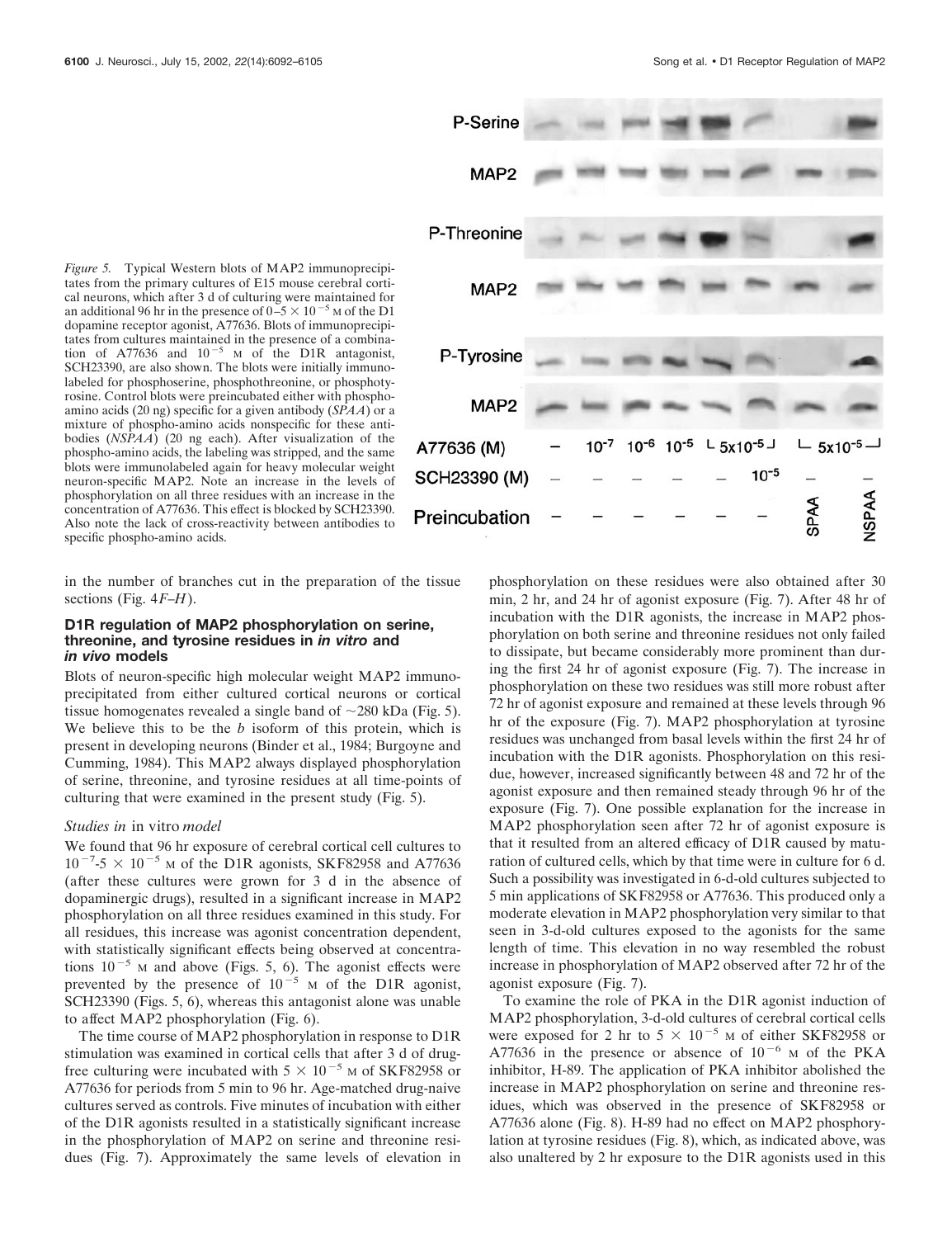

*Figure 6.* Histograms showing D1R agonist concentration dependence of MAP2 phosphorylation on serine, threonine, and tyrosine residues. The data are presented as the ratios between MAP2 phosphorylation on specific residues in cultures of E15 mouse cortical neurons, which after 3 d of drug-free culturing were incubated for an additional 96 hr with  $10^{-7}$ - $5 \times 10^{-5}$  M of the DIR agonist, SKF82958, and MAP2 phosphorylation on the same residues in cultures maintained for the comparable periods of time without the addition of D1R ligands. In addition, the histograms show the ratios between MAP2 phosphorylation in cultures incubated with either a combination of SKF82958 and  $10^{-5}$  M of the D1R antagonist, SCH23390, or with  $10^{-5}$  M of this antagonist alone and MAP2 phosphorylation in corresponding drug-free cultures. All of these ratios were obtained using seven drug-exposed and seven drug-naive cultures maintained for the same period of time. Error bars are SEMs. The ratios representing statistically significant differences between experimental and corresponding control cultures are marked by *asterisks* (\* $p < 0.05$ ; \*\* $p <$ 0.01; Tukey's post-test). Note that increasing concentrations of the D1R agonist induce corresponding increases in the levels of MAP2 phosphorylation on all three residues. These effects are blocked by the D1R antagonist.

study (Figs. 7). The PKA activator,  $S_p$ -cAMPS, significantly elevated MAP2 phosphorylation on serine and threonine residues after 2 hr of exposure and on serine, threonine, and tyrosine residues after 72 hr of exposure (Fig. 8). Furthermore, the increases in serine or threonine phosphorylation were much greater after 72 hr than after 2 hr of exposure to  $S_p$ -cAMPS (Fig. 8). Therefore, the actions of  $S_p$ -cAMPS closely mimicked those of D<sub>1</sub>R agonists.



*Figure 7.* Histograms showing the time course of MAP2 phosphorylation on serine, threonine, and tyrosine residues in cultures of E15 mouse cortical neurons that after 3 d of culturing were exposed from 5 min to 96 hr to  $5 \times 10^{-5}$  M of the D1R agonists, SKF82958 and A77636. MAP2 phosphorylation in cultures that on the sixth day were exposed to SKF82958 for 5 min are also presented. The MAP2 phosphorylation in all of these cultures was expressed as a ratio to that in cultures maintained for the same period of time without the addition of D1R ligands. All of the ratios were obtained using seven drug-exposed and seven drug-naive cultures maintained for the same period of time. Error bars are SEMs. The ratios representing statistically significant differences between experimental and corresponding control cultures are marked by *asterisks* (\**p* 0.05;  $*^*p < 0.01$ ; Tukey's post-test). Note that 5 min to 24 hr of exposure to D1R agonists results in a moderate increase in MAP2 phosphorylation on serine and threonine residues. Also, note further enhancements in MAP2 phosphorylation on serine and threonine residues as well as significant increases in phosphorylation on tyrosine residues after 48 hr of agonist exposure. Even larger increases in phosphorylation on all three residues are detectable after 72 and 96 hr of the exposure. Finally, note the similarity in the magnitudes of increase in MAP2 phosphorylation produced by 5 min exposure to D1R agonists in 3- and 6-d-old cultures.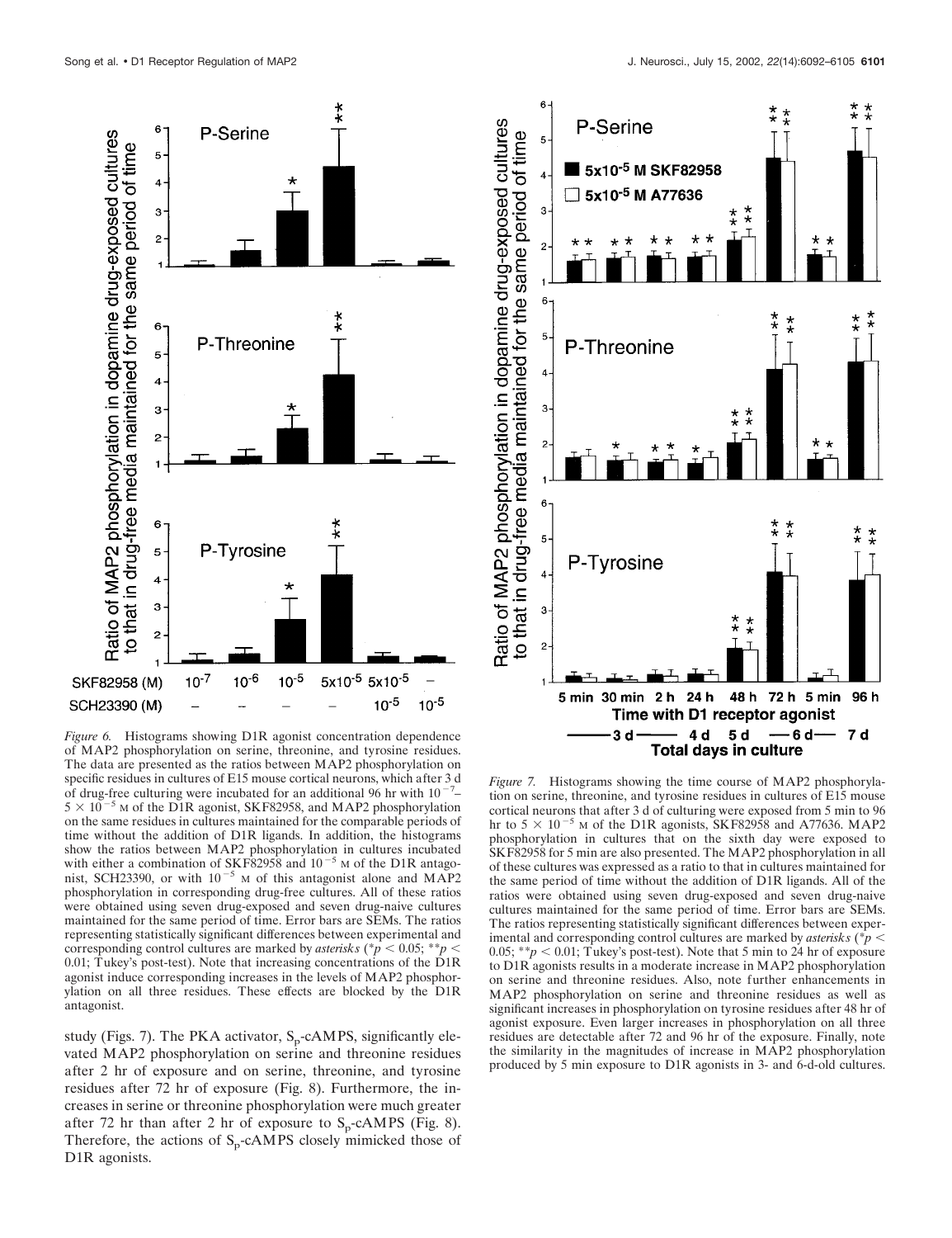

*Figure 8.* Histograms providing the comparison of the levels of MAP2 phosphorylation on serine, threonine, and tyrosine residues between cultures of E15 mouse cortical neurons, which after 3 d of culturing were exposed for an additional 2 or 72 hr to  $5 \times 10^{-5}$  M of the D1R agonist, A77636, and cultures exposed for the same durations either to 10<sup>-6</sup> M of the PKA activator, S<sub>p</sub>-cAMPS, or to 5  $\times$  10<sup>-5</sup> M A77636 combined with 10<sup>-6</sup> M of the PKA inhibitor, H-89. The latter drug combination was applied only for 2 hr, because longer exposure to H-89 led to a significant decline in cell viability. MAP2 phosphorylation in all of these cultures was expressed as a ratio to that in control cultures maintained for the same period of time without any drugs being added to the culture medium. All of the ratios were obtained using seven drug-exposed and seven drug-naive cultures maintained for the same period of time. Error bars are SEMs. The ratios representing statistically significant differences between experimental and corresponding control cultures are marked by *asterisks* (\* $p < 0.05$ ; \*\* $p < 0.01$ ; Tukey's post-test). Note the similarity in the effects of the D1R agonist and the PKA activator. Also note that the effects of the D1R agonist are blocked by the PKA inhibitor.

#### *Studies in the* in vivo *model*

Analysis of MAP2 immunoprecipitates obtained from cortical preparations of the frontal lobe revealed significant increases in phosphorylation of all three amino acid residues in homozygous D1R-overexpressing mice as compared with their wild-type littermates (Fig. 9A). MAP2 phosphorylation in heterozygous animals had intermediate values (Fig. 9*A*). Similar conclusions were reached when separate comparisons were conducted between members of each of the five litters examined and when the data for each genotype were pooled together before analysis. In contrast, MAP2 immunoprecipitates from the control dopamine receptor-poor occipital cortex showed no statistically significant differences in phosphorylation between wild-type animals and their D1R-overexpressing littermates (Fig. 9*B*).

#### **DISCUSSION**

The central finding of this study is that D1Rs are capable of regulating the phosphorylation of MAP2 on all three phosphorylatable residues examined: serine, threonine, and tyrosine. Moreover, in cultures of both mouse cortical neurons and transgenic D1R-overexpressing neonatal mice, decreases in the extension of dendritic processes corresponded with increases in the levels of MAP2 phosphorylation. In particular, alterations in MAP2 phosphorylation and in neurite development in cultured cortical neurons displayed matching dose-dependence for the two D1R-specific agonists used in our investigations, with both effects reaching statistically significant levels in cultures exposed to the agonists at concentrations of  $10^{-5}$  M or greater. Furthermore, both the decreases in neurite extension and the increases in

MAP2 phosphorylation induced by D1R agonists were inhibited by the addition of the D1R antagonist, SCH23390. There was also a remarkable similarity between the time courses of changes in MAP2 phosphorylation and in neurite extension in cultures grown in the presence of D1R agonists. For both parameters, the initial, rather modest changes were maintained for the first 24 hr. These changes, however, become more pronounced after 48 hr of agonist exposure and increased even further during the subsequent 72 hr of exposure. Longer durations of agonist exposure (up to 96 hr), however, produced no additional augmentations either in MAP2 phosphorylation or neurite extension. In addition, the application of a drug that prevented the D1R agonistinduced increase in MAP2 phosphorylation also abolished the reduction in neuritic extension caused by these agonists, whereas the application of a drug that mirrored D1R agonists in increasing MAP2 phosphorylation also resulted in a decrease in neuritic extension. Finally, the presence of both reduced dendritic length and increased MAP2 phosphorylation was seen in the cortex of the frontal lobe of D1R-overexpressing mice, which is the region where the number of D1Rs should be sufficiently high to allow them to influence neuronal development (these alterations were observed not only in 6-d-old mice described in this study, but also in adult 50-d-old animals; M. S. Lidow, unpublished observations). In contrast, no significant alterations either in dendritic length or in MAP2 phosphorylation were detected in the occipital cortex of the same animals, which is the region where the number of D1Rs should be too low to have a developmental impact. The latter observation, along with the apparent absence of any cytoarchitectonic abnormalities in the cortex of the transgenic mice,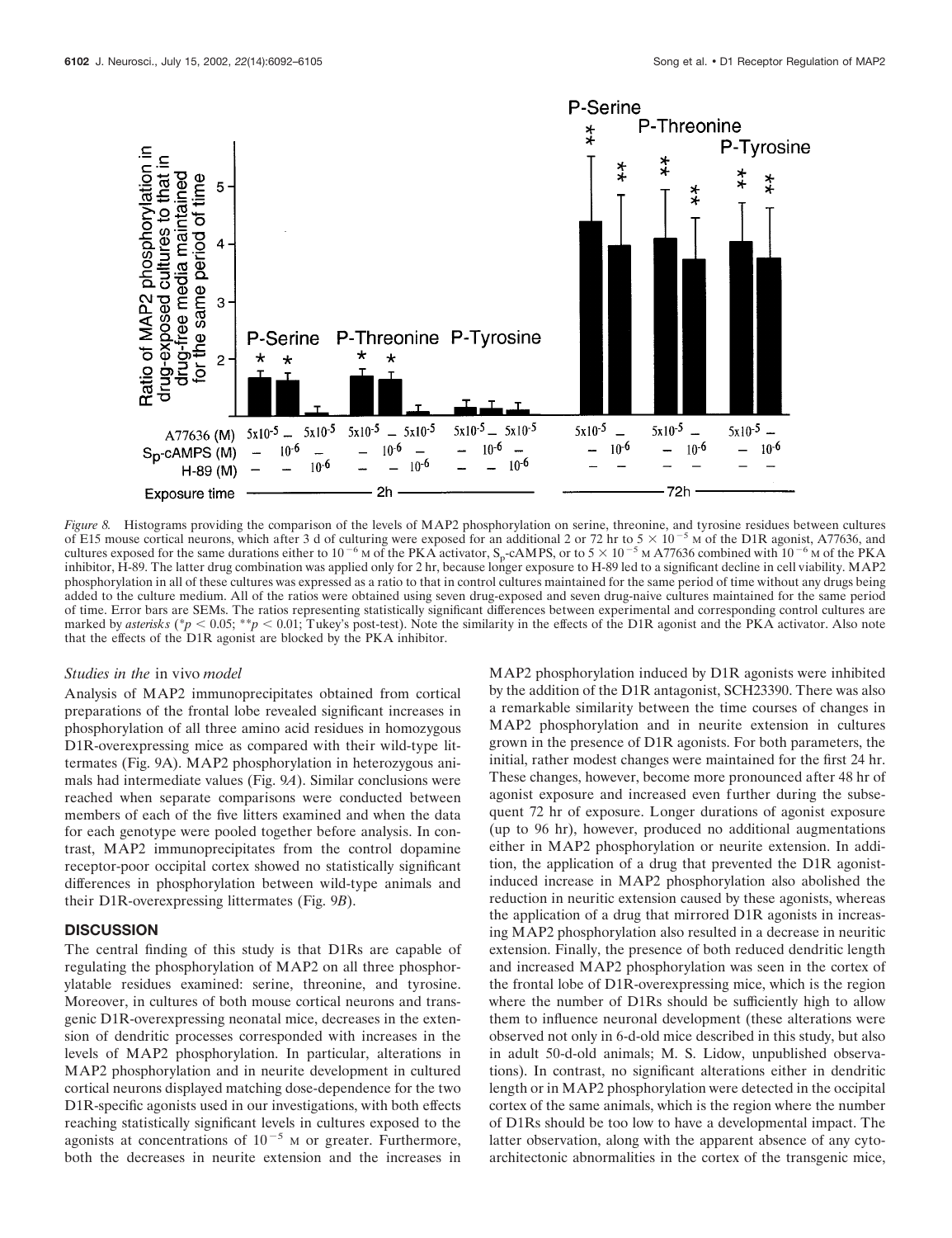

indicates that the alterations in dendritic length and MAP2 phosphorylation seen in the cortex of the frontal lobe of D1Roverexpressing animals were specific consequences of an increase in the levels of D1R in this cortical region. Taken together, our *in vitro* and *in vivo* findings support the idea that stimulation of D1R downregulates dendritic extension in developing cerebral cortical neurons, at least in part, by increasing the phosphorylation of MAP2 and thus suppressing the ability of this protein to promote the assembly and stability of the dendritic microtubular cytoskeleton (for review, see Maccioni and Cambiazo, 1995; Sanchez et al., 2000).

The present study suggests that the ability of D1Rs to increase phosphorylation of MAP2 most likely involves activation of PKA-associated intracellular signaling pathways because a PKA activator was able to replicate and a PKA inhibitor was able to block these effects of D1R agonists. Previous analyses of phosphorylation in purified MAP2 preparations suggested that PKA directly phosphorylates this protein only on serine residues (Goldenring et al., 1985; Walaas and Nairn, 1989). In our study, however, the increases in MAP2 phosphorylation were detected not only on serine but also on threonine and tyrosine residues of this protein (Tsuyama et al., 1987). We speculate that such an effect is possible because in intact cortical neurons PKA may be involved in indirect regulation of MAP2 phosphorylation on the latter two residues. For example, it has been shown that stimulation of neuronal D1R leads to a PKA-mediated activation of  $M_r$ 32 kDa phosphoprotein, DARPP-32, which acts as an inhibitor of protein phosphatase-1 (PP1) (Snyder et al., 1998). The latter phosphatase is involved in dephosphorylation of MAP2 on serine

*Figure 9.* Histograms showing the effects of D1 dopamine receptor overexpression in the cortex of 6-d-old transgenic mice on the levels of MAP2 phosphorylation on serine, threonine, and tyrosine residues. *A*, Cortex of the frontal lobe; *B*, cortex of the occipital lobe. *WT*, Wild-type animals;  $OE<sup>1</sup>/2$ , their heterozygous D1Roverexpressing littermates; *OE2*, their homozygous D1Roverexpressing littermates. In both histograms, each *column* represents the mean value of the data pulled from five litters of transgenic animals  $(n = 5)$ , each containing two male representatives of each genotype. The error bars are SEMs. The statistically significant differences between wild-type and D1R-overexpressing littermates are marked by *asterisks* ( $p < 0.05$ ; Tukey's post-test). Note a significant increase in MAP2 phosphorylation on all three residues in the cortex of the frontal lobe of D1R-overexpressing homozygous mice. No such significant increase in MAP2 phosphorylation is observed in the occipital cortex of same animals.

and threonine residues (Yamamoto et al., 1988; Sanchez et al., 1996). Therefore, deactivation of PP1 should lead to a net increase in MAP2 phosphorylation on these residues. PKA may also be involved in deactivation of tyrosine phosphatases (Ito et al., 1997; Paul et al., 2000), which would result in an increased level of tyrosine phosphorylation on their respective substrate proteins, including MAP2 (Hiraga et al., 1993). In addition, PKA is known to activate intracellular cascades that are associated with other kinases (Kim et al., 1997; Vossler et al., 1997; Blanco-Aparicio et al., 1999; Ambrosini et al., 2000) capable of phosphorylating MAP2 on multiple residues (for review, see Sanchez et al., 2000).

An important discovery of this study is that the increase in MAP2 phosphorylation was detectable as early as 5 min after D1R agonists were added and was maintained for as long as these agonists were present in the culture medium (up to 4 d). In addition, an increase in MAP2 phosphorylation was observed in the cortex of neonatal mice genetically manipulated to permanently overexpress the D1A subtype of D1R. These observations suggest that the changes in MAP2 phosphorylation are involved not only in short-term modulation but also in long-term control of the activity of this protein by D1Rs. Chronic alterations in MAP2 phosphorylation have previously been described in the cerebral cortex after prolonged administration of aluminum, antidepressant, and antipsychotic medications (Johnson and Jope, 1988; Miyamoto et al., 1997; Lidow et al., 2001). Thus, it is possible that long-term regulation of MAP2 phosphorylation is a common neuroregulatory mechanism used by diverse endogenous, therapeutic, and toxic agents.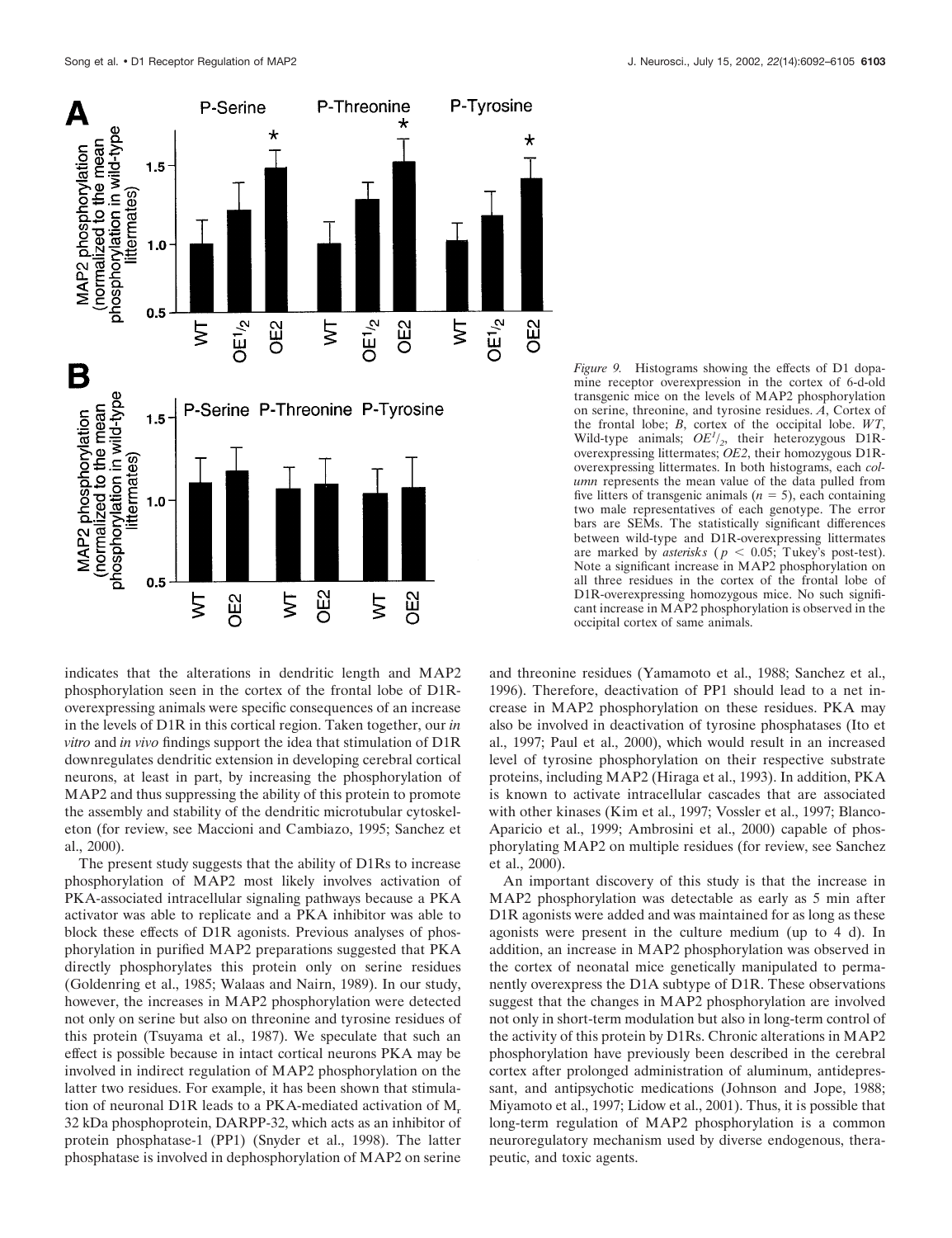The present data further show that persistent D1R stimulation increases MAP2 phosphorylation in two phases. The first phase, taking place during the first 24 hr of the stimulation, consists of a moderate increase in phosphorylation of this protein on serine and threonine residues, with no statistically significant change in tyrosine phosphorylation. The second phase consists of an additional robust increase in MAP2 phosphorylation that is evident on all three residues. We detected this delayed elevation in MAP2 phosphorylation after 48 hr of exposure to the D1R agonists used in this study and found it to be particularly notable in cultures maintained in the presence of these agonists for 72 hr or longer. The second phase of the augmentation in MAP2 phosphorylation is likely induced by the prolonged D1R stimulation rather than being related to maturation-associated changes in cell physiology. This is demonstrated by the observation that a 5 min exposure of cultured cells to D1R agonists produced elevations in MAP2 phosphorylation that were similar in magnitude in both 3- and 6-d-old cultures. Furthermore, the delayed increase in MAP2 phosphorylation (as well as the accompanying decrease in the extension of neurites) could not be easily explained by a general toxicity of our D1R-specific ligands. Such toxicity should have lead to a significant decline in cell viability, yet it remained unchanged in our cell cultures even at the highest D1R ligand concentrations and the longest exposures used in the present studies. In addition, there were no ligand exposureassociated changes in the size or density of neuronal soma in our cultures. Finally, that the delayed increase in MAP2 phosphorylation is a normal regulatory response to prolonged stimulation of D1R is suggested by the fact that the alterations in phosphorylation on tyrosine residues, which are a part of this delayed increase, are also seen in D1R-overexpressing mice.

The reasons for the existence of these two phases in the induction of MAP2 phosphorylation by D1R stimulation are presently unknown. We speculate that although the first phase likely results directly from increased activation of cAMP–PKAassociated intracellular cascades, the second phase may reflect possible recruitment of some additional mechanisms that ultimately produce an enhancement of protein phosphorylation. Such additional mechanisms could include upregulation of PKA expression and translocation of PKA from the cytosolic compartments to the cytoskeletal or membrane compartments. Both of these effects have been observed after prolonged treatment with antidepressants (Perez et al., 1991; Racagni et al., 1992; Mori et al., 1998a,b). Long-term changes in the expression and/or location of other protein kinases and phosphatases also cannot be excluded. We are presently evaluating these possibilities.

#### **REFERENCES**

- Ambrosini A, Tininini S, Barassi A, Racagni G, Sturani E, Zippel R (2000) cAMP cascade leads to Ras activation in cortical neurons. Mol Brain Res 75:54–60.
- Audesirk G, Cabell L, Kern M (1997) Modulation of neurite branching by protein phosphorylation in cultured rat hippocampal neurons. Dev Brain Res 102:247–260.
- Bergson C, Mrzljak L, Smiley JF, Pappy M, Levenson R, Goldman-Rakic PS (1995) Regional, cellular, and subcellular variations in the distribution of D1 and D5 dopamine receptors in primate brain. J Neurosci 15:7821–7836.
- Binder LI, Frankfurter A, Kim H, Cacares A, Payne MR, Rebhun LI (1984) Heterogeneity of microtubular-associated protein 2 during rat brain development. Proc Natl Acad Sci USA 81:5613–5617.
- Blanco-Aparicio C, Torres J, Pulido R (1999) A novel regulatory mechanism of MAP kinase activation and nuclear translocation mediated by PKA and PTP-SL tyrosine phosphatase. J Cell Biol 147:1129–1136.
- Burgoyne RD, Cumming R (1984) Ontogeny of microtubule-associated protein 2 in rat cerebellum: differential expression of the doublet polypeptides. Neuroscience 11:156–167.
- Daniels M (1975) The role of microtubules in the growth and stabilization of nerve fibers. Ann NY Acad Sci 253:535–544.
- Diez-Guerra FJ, Avila J (1993) MAP2 phosphorylation parallels dendrite arborization in hippocampal neurons in culture. NeuroReport 4:419–422.
- Diez-Guerra FJ, Avila J (1995) An increase in phosphorylation of microtubule-associated protein 2 accompanies dendrite extension during the differentiation of cultured hippocampal neurons. Eur J Biochem 227:68–77.
- Dracheva S, Haroutunian V (2001) Locomotor behavior of dopamine D1 receptor transgenic/D2 receptor deficient hybrid mice. Brain Res 905:142–151.
- Dracheva S, Xu M, Kelley KA, Haroutunian V, Holstein GR, Haun S, Silverstein JH, Sealfon SC (1999) Paradoxical locomotor behavior of dopamine D1 receptor transgenic mice. Exp Neurol 157:169–179.
- Ertel W, Keel M, Infanger M, Ungethum U, Steckolzer U, Trenz O (1998) Circulating mediators in serum of injured patients with septic complications inhibit neutrophil apoptosis through up-regulation of protein tyrosine phosphorylation. J Trauma 44:767–775.
- Foglieni C, Meoni C, Davalli M (2001) Fluorescent dyes for cell viability: an application on prefixed conditions. Histochem Cell Biol 115:223–229.
- Franklin KBJ, Paxinos G (1997) The mouse brain in stereotaxic coordinates. New York: Academic.
- Gaspar P, Bloch B, Le Moine C (1995) D1 and D2 receptor gene expression in the rat frontal cortex: cellular localization in different classes of efferent neurons. Eur J Neurosci 7:1050–1063.
- Glenney JR, Zokas L, Kamps MP (1988) Monoclonal antibodies to phosphotyrosine. J Immunol Methods 109:277–285.
- Goldenring JR, Vallano ML, DeLorenzo RJ (1985) Phosphorylation of microtubule-associated protein 2 at distinct sites by calmodulindependent and cyclic-AMP-dependent kinases. J Neurochem 45:900–905.
- Gong C-X, Wegiel J, Lidsky T, Zuck L, Avila J, Wisnewski HM, Grundke-Iqhbal A, Iqhbal K (2000) Regulation of phosphorylation of neuronal microtubule-associated proteins MAP1b and MAP2 by protein phosphatase-2A and –2B in rat brain. Brain Res 853:299–309.
- Heffeth D, Fridkin M, Zick Y (1991) Generation and use of antibodies to phosphothreonine. Methods Enzymol 201:44–53.
- Hiraga A, Hata K, Suzuki Y, Tsuiki S (1993) Identification of a rat liver protein-tyrosine phosphatase similar to human placental PTPase 1B using quantitatively phosphorylated protein substrates. J Biochem (Tokyo) 113:180–188.
- Huff RM (1997) Signaling pathways modulated by dopamine receptors. In: The dopamine receptors (Neve, KA, Neve RL, eds), pp 167–185. Totowa, NJ: Humana.
- Ito Y, Uchijma Y, Ariga M, Seki T, Takenaka A, Hakuno F, Takahashi S-I, Ariga T, Noguchi T (1997) Interaction between cAMP-dependent and insulin-dependent signal pathways in tyrosine phosphorylation in primary cultures of rat hepatocytes. Biochem J 324:379–388.
- Johnson GV, Jope RS (1988) Phosphorylation of rat brain cytoskeletal proteins is increased after orally administered aluminium. Brain Res 456:95–103.
- Johnson GV, Jope RS (1992) The role of microtubule-associated protein 2 (MAP-2) in neuronal growth, plasticity, and degeneration. J Neurosci Res 33:505–512.
- Jones LS, Stanwood GD, Reinoso BS, Washington RA, Wang HY, Friedman E, Levitt P (2000) In utero cocaine-induced dysfunction of dopamine D1 receptor signaling and abnormal differentiation of cerebral cortical neurons. J Neurosci 20:4606–4614.
- Kadowaki T, Fujita-Yamaguchi Y, Nishida E, Takaku F, Akiyama T, Kathuria A, Akanuma Y, Kasuga M (1985) Phosphorylation of tubulin and microtubule-associated proteins by the purified insulin receptor kinase. J Biol Chem 260:4016–4020.
- Kebabian JW (1997) A phosphorylation cascade in the basal ganglia of the mammalian brain: regulation by the D1 dopamine receptor. A mathematical model of known biochemical reactions. J Neural Trans [Suppl] 49:145–153.
- Keith CH (1990) Neurite elongation is blocked if microtubule polymerization is inhibited in PC12 cells. Cell Motil Cytoskeleton 17:95–105.
- Kim HA, DeClue, Ratner N (1997) cAMP-dependent protein kinase A is required for Schwann cell growth: interaction between the cAMP and neuregulin/tyrosine kinase pathways. J Neurosci Res 49:236–247.
- Kobayashi N, Mundel P (1998) A role of microtubules during the formation of cell processes in neuronal and non-neuronal cells. Cell Tissue Res 291:163–174.
- Krueger KA, Bhatt H, Landt M, Easom RA (1997) Calcium-stimulated phosphorylation of MAP-1 in pancreatic  $\beta$ TC3-cells is mediated by Ca<sup>2+</sup>/calmodulin-dependent kinase II. J Biol Chem 272:27464–27469.
- Lankford K, De Mello FG, Klein WL (1987) A transient embryonic dopamine receptor inhibits growth cone motility and neurite outgrowth in a subset of avian retina neurons. Neurosci Lett 75:169–174.
- Leite M, Quinta-Costa M, Leite PS, Guimaraes JE (1999) Critical evaluation of techniques to detect and measure cell death-study in a model